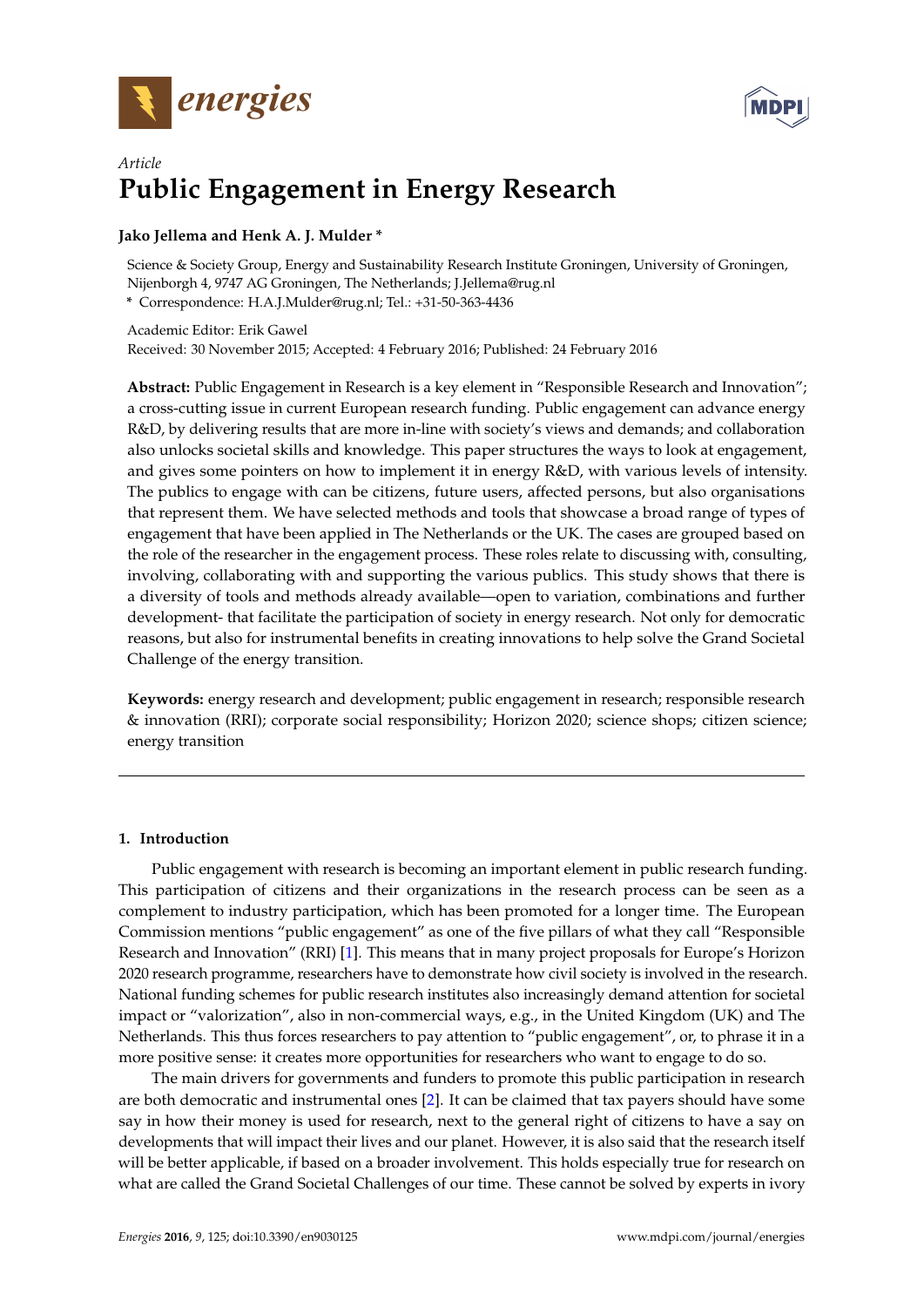towers or by pure market forces on their own, but need a broader knowledge base. One of these grand challenges defined by the European Commission (EC) is the transition to a secure, clean and efficient energy supply. The EC also defined challenges to achieve green transport, take climate actions and make resource use more efficient—including moving towards a bio-economy. Other challenges are found in health, food and in structuring our society [\[3\]](#page-16-2).

For this paper, we studied how public engagement can be part of energy research and innovation. We aim to inspire those for which this is a new element to their research, and hope to trigger a discussion and more publications on innovative approaches to public engagement in energy research. In no way should the overview given in this study be taken as complete and ultimate; even more so because it is predominantly based on Dutch and UK experiences. Our study forms part of a larger European project, called Engage 2020, which gives a broader overview of current and potential practices in engaging citizens and their organizations in the research and innovation process in general [\[4\]](#page-16-3). In a next phase, we aim to discuss the potential for a crossover of methods used in the various disciplines or grand challenges.

#### **2. Method and Focus**

When studying public engagement in research and innovation, one can discern different target groups to engage with, and various phases of the research and innovation process. In our overarching project Engage 2020, we decided to distinguish between the involvement of citizens or civil society organisations (CSOs), when describing various methods for engagement, since the approaches and motivations usually differ. Both citizens and their organizations can also have specific roles, e.g., as (potentially) affected people, as future users, or as employees, which allows for different engagement approaches. An important part of all methods of engagement is the selection of participants. For some engagement methods, representivity is important, for others this is a lesser issue. Sometimes participants are called stakeholders; this can apply to both individuals and organisations. In general, the word stakeholder is used to indicate that they have something "at stake" in the issue at hand. During the process of engagement the way and degree to which stakeholders are involved can change.

In our study, we further distinguish four different levels in the research and innovation process:

- The formation of research and innovation policy;
- The development of research and innovation programmes;
- The definition of a research and innovation project;
- Actual research and innovation activities.

These four levels can also call for different methods of engagement. In our paper, we focus on engagement in the latter two levels of research and innovation: defining the projects, and the research and innovation activities themselves. Engagement in policy and programme development is usually done at government and funder's levels, and thus more remote from those involved in doing research themselves.

We obtained our information by two routes:

(1) In December 2013, the Engage 2020 consortium set up an international online survey which was used to collect examples of methods or tools being used at the time to engage civil society stakeholders at all levels of the research and innovation process across all grand societal challenges. The consortium partners invited relevant parties in their networks and professional associations to contribute. The majority of these are professionally organising public engagement, such as science communicators, community-based researchers, and technology-assessors. Over 200 questionnaires were filled out over a period of four months. Based on this input and research on fields of practice in engagement by the consortium [\[5\]](#page-16-4), 57 methods and tools were identified. For all of the methods and tools a specific factsheet was made, based on the information in the questionnaire and additional desktop research. The report on the factsheets was published online in October 2014 [\[6\]](#page-16-5).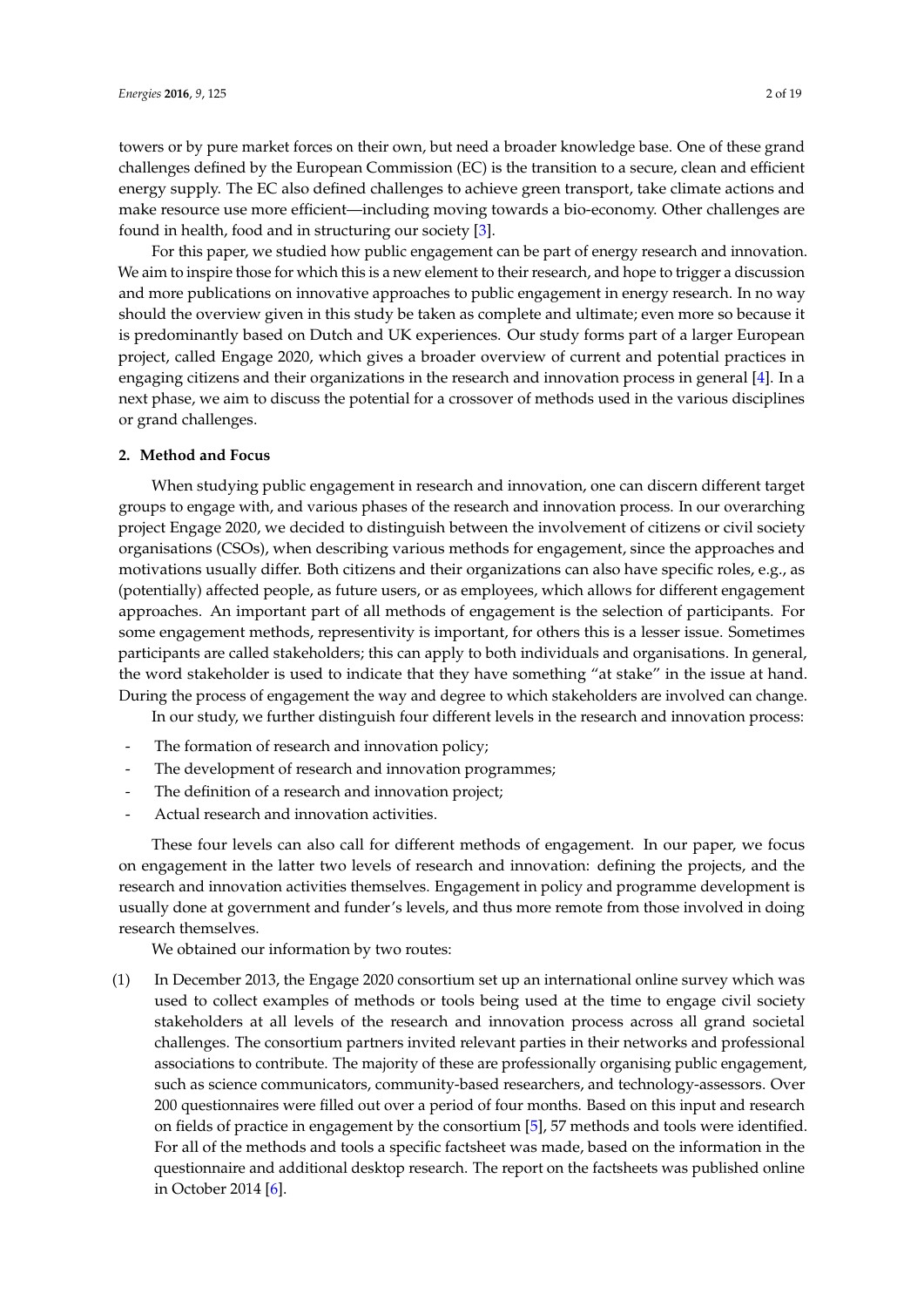- (2) As part of, and in addition to the work carried out in step 1, we obtained specific information on engagement in energy research; with a focus on engagement during project definition or the *Energies* **2016**, *9*, 125 3 of 19 actual research and innovation activities. Most of this information was gathered from the Dutch language area. The main catalogues used were:
	- National Academic Research and Collaborations Information System (Narcis) of the Dutch<br>- National Academic Research and Collaborations Information System (Narcis) of the Dutch Data Archiving and Networked Services (DANS);  $\mathcal{O}_{\text{max}}$  did not worked Services (DANS);
	- SmartCat, which is the University of Groningen's localized version of WorldCat; - SmartCat, which is the University of Groningen's localized version of WorldCat;
	- Web of Science. Web of Science.

The keywords used in the initial weeks to gain an overview of the field of work were: citizen The keywords used in the initial weeks to gain an overview of the field of work were: citizen science, participatory research, public participation, crowd science, participatory sensing, focus group, science, participatory research, public participation, crowd science, participatory sensing, focus discourse analysis, civic science, public engagement, action research, public participation in scientific research (PPSR) and similar words in Dutch.

The final step in the research for this paper was the selection of methods and tools that show a The final step in the research for this paper was the selection of methods and tools that show a broad range of types of engagement that have been applied in The Netherlands and the UK. Each broad range of types of engagement that have been applied in The Netherlands and the UK. Each method is illustrated with a short example of how it was applied in the Dutch or UK energy sector, method is illustrated with a short example of how it was applied in the Dutch or UK energy sector, with a focus on The Netherlands. Some examples were found in literature, others were found or further clarified through professional contacts, and events related to energy and participation that were visited in 2014. were visited in 2014.

These methods and tools were selected in such a way that they became typical examples for These methods and tools were selected in such a way that they became typical examples for the the range of intensity of engagement that the various approaches have; from single-event discussion meetings to full-scale almost collegial co-operation between citizens and professional researchers. meetings to full‐scale almost collegial co‐operation between citizens and professional researchers.

# *Theoretical Background Theoretical Background*

<span id="page-2-0"></span>Public participation in research comes in many forms. When considering public participation in Public participation in research comes in many forms. When considering public participation in policy making, the ladder of Arnstein (see Figure 1) is a well-known classification in eight categories [\[7\]](#page-16-6). policy making, the ladder of Arnstein (see Figure [1\)](#page-2-0) is a well‐known classification in eight categories [7].



**Figure 1.** Arnstein's ladder. Degrees of Citizen Participation. **Figure 1.** Arnstein's ladder. Degrees of Citizen Participation.

Arnstein's ladder—though slightly implicit—suggests that the highest achievable engagement is the decision is induced though sugnity implicit suggests that the highest achievable engagement is that where the decision is in the hand of citizens. The bottom two rungs are described as non-participation. In presenting examples of participation in energy research, we avoid the categorization where the top level is the best. There is a range of approaches which may be suitable for<br> Arnstein's ladder—though slightly implicit—suggests that the highest achievable engagement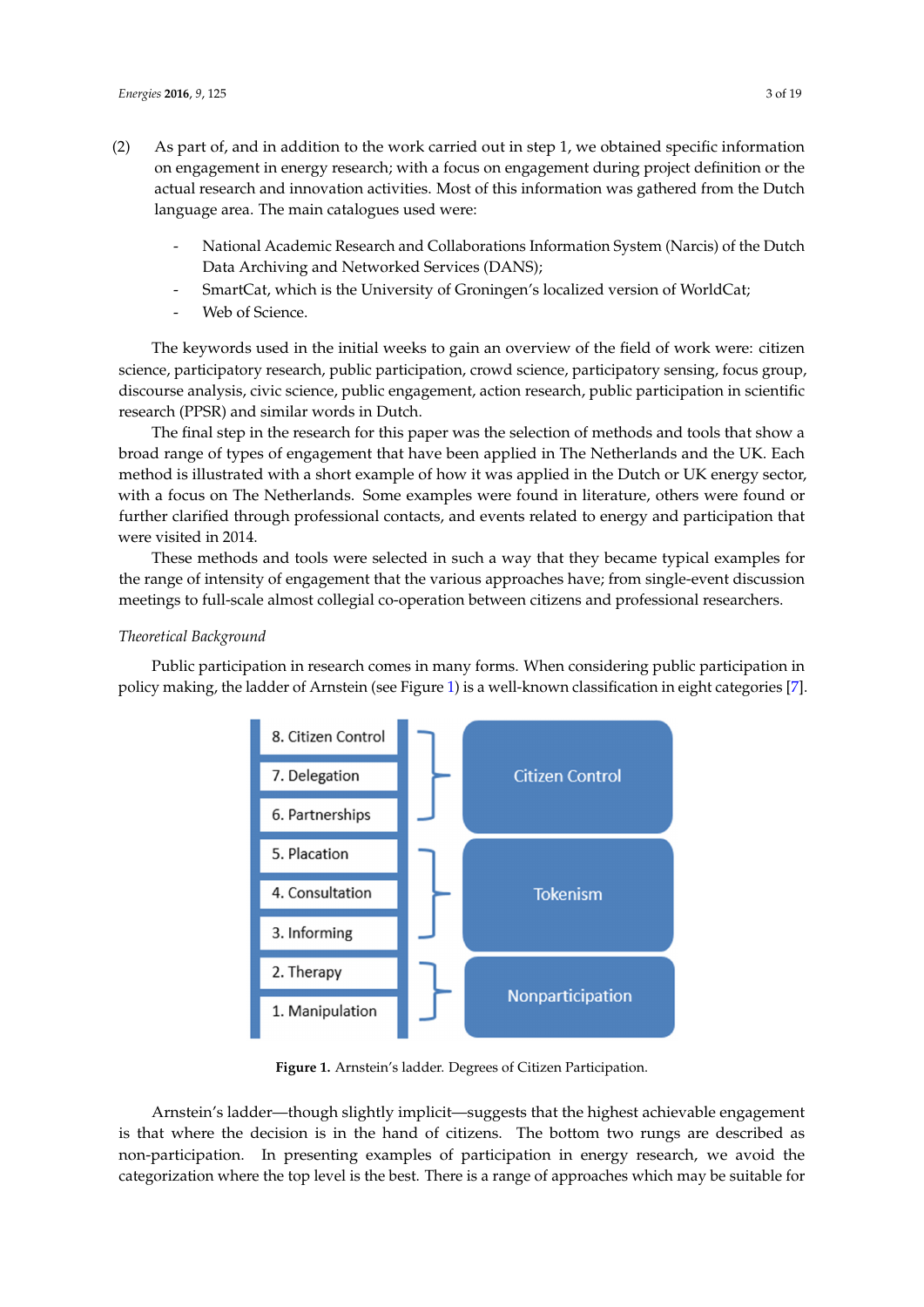a specific situation. There are also large differences between sectors, concerning their experience with engagement. Thus, a small step may actually make a big difference to current research and innovation processes in a specific sector. It simply takes time to develop engaged practices. However, we firmly belief that in doing research, the best results are achieved in co-operating, thus in co-constructing knowledge. Where Arnstein's ladder is appropriate for engagement in political decision making, it is less tailored to engagement in project definition and the actual research and innovation process, where in fact "partnership" would seem the best: research is co-designed, combining the "best of both worlds".

A similar approach is found in the "IAP2 public participation spectrum", published by the International Association for Public Participation (IAP2), which describes public participation in five different categories, depending on the "power balance" between the policy maker and the citizen, or *Energies* **2016**, *9*, 125 4 of 19 as they state, the "level of public impact"  $[8]$ :

- 1. Informing: To provide the public with balanced and objective information to assist them in understanding the problem, alternatives, opportunities and/or solutions; a similar and the public with balanced and objective information to assist
- 2. Consult: To obtain public feedback on analysis, alternatives, and/or decisions;
- 3. Involve: To work directly with the public throughout the process to ensure that public issues and concerns are consistently understood and considered;
- 4. Collaborate: To partner with the public in each aspect of the decision including the development of alternatives and the identification of the preferred solution; and: To purticize with the public fit calls aspect of the decision fitchcone
- 5. Empowerment: To place final decision-making in the hands of the public.

In the structure we developed, adapted from the sources above, we will use the "intensity of engagement" as a descriptor, without judgement on what is "best". However, we will not include traditional, top-down ways of informing people about research results, since there is no engagement there. This means that this form of communication does not deliver to instrumental motives for engagement, nor does it fully deliver to the democratic motives for engagement.

Our description of categories, as given in Figure [2,](#page-3-0) is based on the role of the research organisation and the process they are mainly facilitating; the initiative for the engagement process shifts from the researchers towards the civil society from left to right. The intensity of the engagement is highest when there is a collaborative research. In all other forms, the participation of civil society or that of the researchers is less. The selection of the labels we have used to describe certain types of engagement has been challenging and is understandably open for some debate. In Table [1](#page-4-0) we explain these. For each of the categories listed, examples will be given of projects in The Netherlands or abroad which have used various methods of engagement. The actual engagement methods applied can be different for the project definition phase and the actual research and innovation activity (similarly, they can be different for the levels of science policy making or research programme development). engagement of does grown in fully democratic motives for the fore of chanchging and is understandably open for some debate. In fabie 1 we explain the research programme development programmes that the vertex of behavior process.

<span id="page-3-0"></span>

Figure 2. Role of research(er) in engagement with civil society and resulting level of interaction [\[9\]](#page-16-8).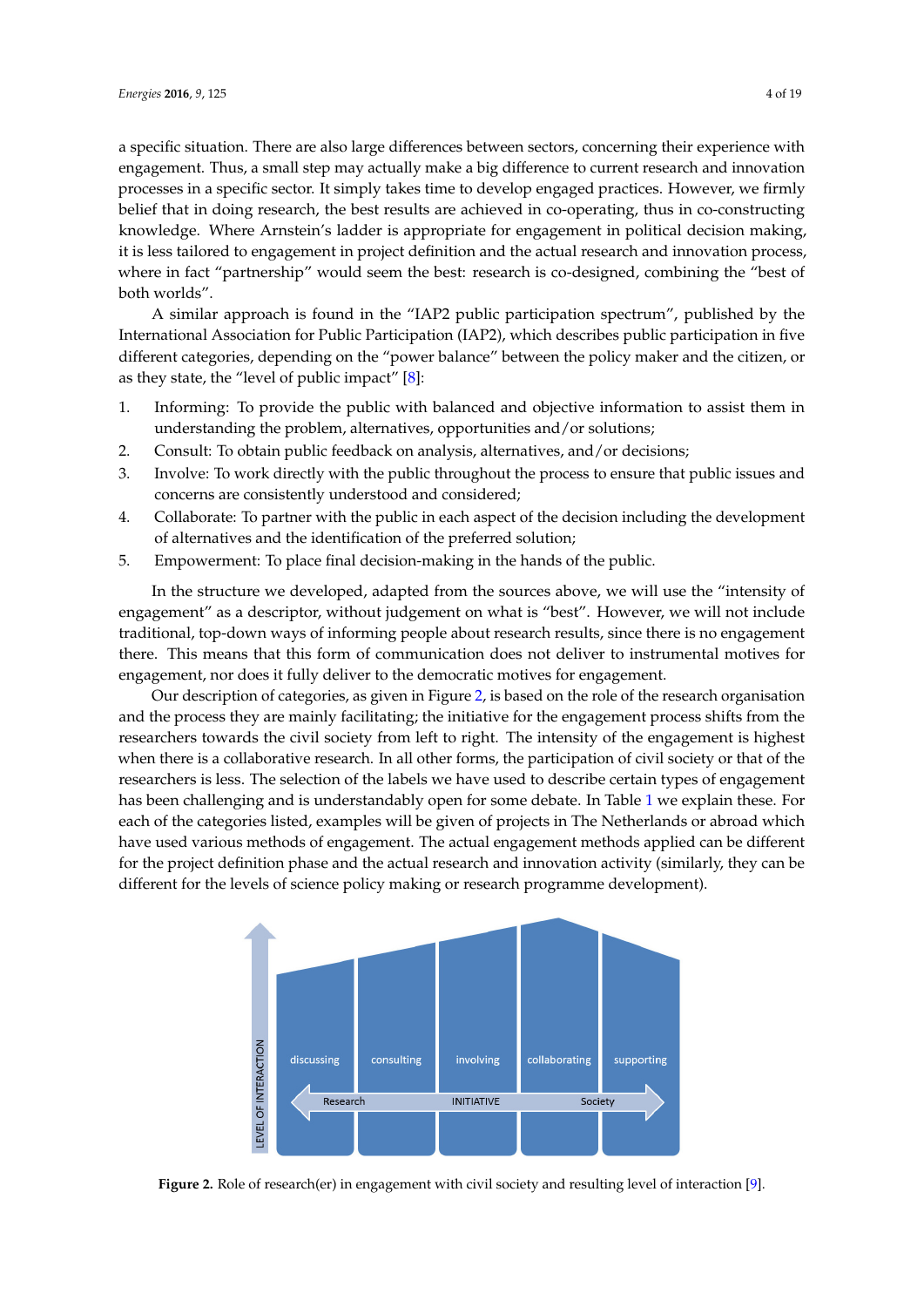|  |  | 501 |
|--|--|-----|
|  |  |     |

<span id="page-4-0"></span>

| Discussing                                                                                                                                                           | Consulting                                                                                                                                                              | Involving                                                                                                                                                                           | Collaborating                                                                                                  | Supporting                                                                                                                                                          |
|----------------------------------------------------------------------------------------------------------------------------------------------------------------------|-------------------------------------------------------------------------------------------------------------------------------------------------------------------------|-------------------------------------------------------------------------------------------------------------------------------------------------------------------------------------|----------------------------------------------------------------------------------------------------------------|---------------------------------------------------------------------------------------------------------------------------------------------------------------------|
| Sharing information<br>about research $\&$<br>innovation and<br>opening up channels<br>for discussion and<br>interactive<br>communication. No<br>"strings attached". | Requesting visions on<br>research and<br>innovation processes,<br>and facilitating<br>contributions and<br>structured discussions.<br>There are "strings"<br>attached". | Creating opportunities<br>for contributions to<br>deliberations and<br>research activities or<br>contributing to<br>research execution as<br>more than a subject in<br>the project. | Working together on<br>research initiation<br>and/or execution, so<br>there is co-ownership<br>of the project. | Societal actors are<br>in the lead in the<br>research initiation<br>and execution. On<br>their request, they<br>are supported by<br>researchers or<br>institutions. |

**Table 1.** The different intensities of engagement explained [\[4\]](#page-16-3).

#### **3. Results**

#### *3.1. Discussing*

Unorganized discussions on matters relating to research and innovation take place in the media, and there are many organized events in which there is room for more than a one-way communication on research and innovation (e.g., at science centres or at pop festivals). In this paragraph, we pay attention to one world-wide phenomenon where research can be discussed in an open and informal setting. This is the Science Café.

## Science Café

A Science Café is an event organised in an informal setting (e.g., in a pub) as a place of dialogue with participants coming from all walks of life and academia. An expert presents a subject in a concise and open manner after which the floor is open for a discussion. The moderator facilitates the sharing of a wide range of views on the subject at hand.

Publishing findings is a major part of the scientific process. Sharing knowledge with the general public by researchers is encouraged by many scientific institutions. Science Cafés offer an infrastructure for interaction which goes beyond informing the audience. In the face to face interaction the experts have ample opportunity to gather responses to their message and take away new questions. Often this is a way to gather alternative views and relevant narratives especially when the events focus on controversial issues. From the perspective of the general public the science café is often seen as a place for obtaining knowledge and forming opinions. The interaction is not only with the expert, but also with the other participants in the discourse.

Across the world there are hundreds of Science Café events being held every month, well prepared and held in an informal setting. The Science Cafés are known under a number of different names and there are various different flavours. Key ingredients are the bringing together of lay people and experts outside of an academic context. There is room for a presentation by an expert but the event includes interaction and discussion. The organisers are usually not for profit organisations that regularly organise these events.

On a tutorial webpage short films have been shared for organisers of science cafes on the practical issues which are involved [\[10\]](#page-16-9). The events are usually less than two hours long and presentations by speakers should be short. These could be around 40 min but some cafes limit it to five min in a total session of one hour. Some facilitators prefer presentations without slides to encourage a more informal interaction. Generally there is one speaker but there are also models with multiple experts. A key ingredient is a moderator who should also prepare the experts to ensure there are lively and useful discussions.

In The Netherlands there are a number of places where there are regular Science Cafes, for example in Groningen and Deventer. The subjects covered are very diverse and include energy topics. In 2013, a "Kenniscafé" (literally "Knowledge Café") was organized in Groningen about the controversies around shale gas [\[11\]](#page-16-10). Three experts from different faculties of the University of Groningen were invited to contribute from their perspectives. There was a professor of geo energy; a field that includes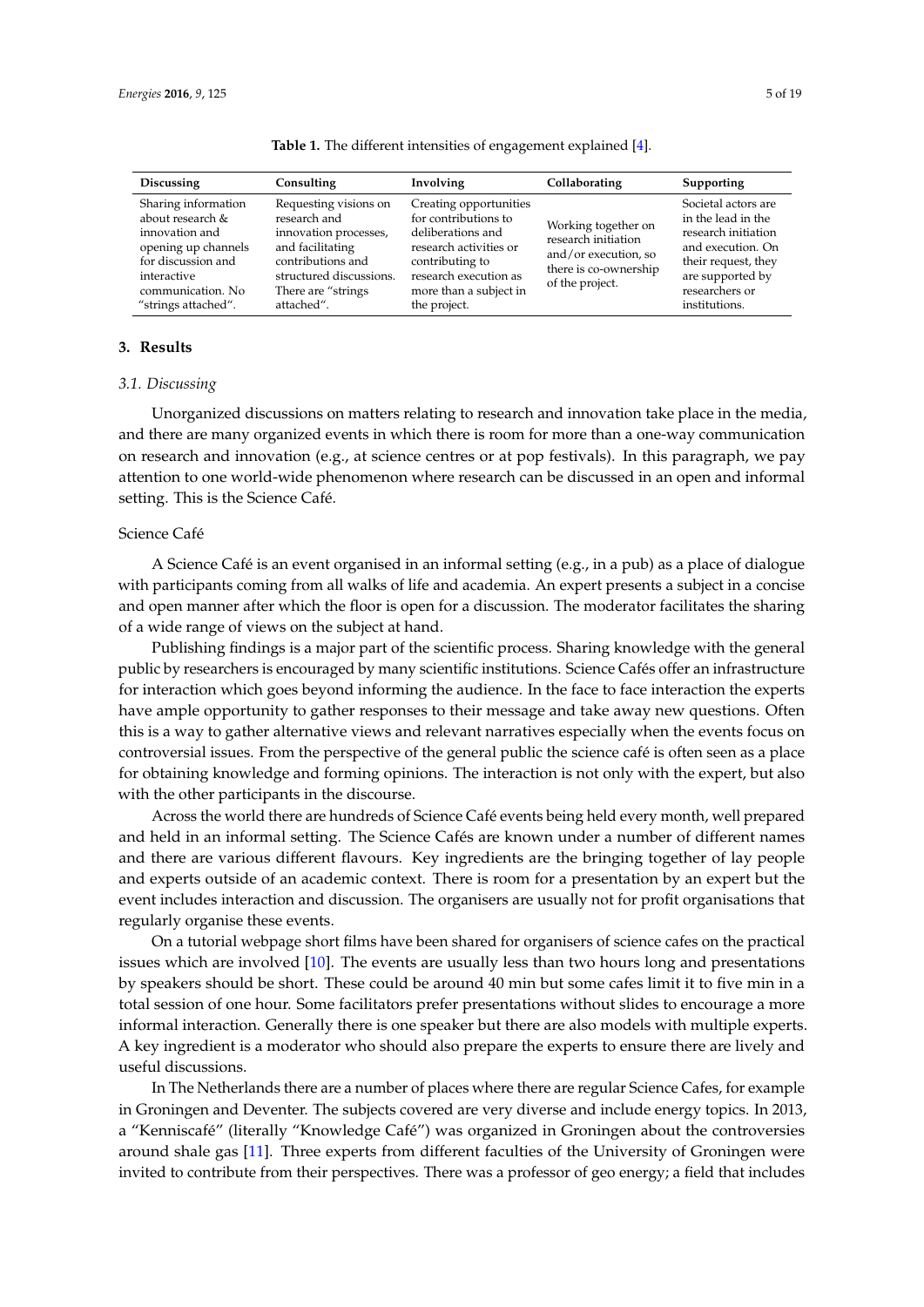the aspects of exploration and exploitation of shale gas. There was a professor of environmental psychology and a professor of the regulation of energy markets. The experts were allowed to present some slides from their perspective, but the interaction with the lay people present is at the core of the event. There were also a number of professionals working in the field present in the audience. For the experts this was an opportunity to discuss face to face their ongoing research on this subject and closely related fields.

The Kenniscafé in Groningen is regularly organized by the "Studium Generale" department, in which the two Groningen universities co-operate. There is a free entry and about 80–100 people participate each time. Science Café's serve as a meeting of minds, a dialogue outside of the usual spaces.

From an engagement perspective, the discussion is very open, and one tries to remove boundaries between presenters and audience; e.g., by not putting presenters on a stage but on a bar stool. This depends on room facilities though. One can discuss any phase of the research and innovation process, from research policy to actual on-going research projects. Participants can be of any kind, though the method focuses on individual citizens.

Science Cafés are seen as a way "to build capacities for "lay" people to deliberate and engage with scientists, and to understand and critically analyse complex socioscientific issues" [\[12\]](#page-16-11). There have been some evaluations of science cafés that were held in relation to emerging science technologies such as synthetic biology and nanotechnology. Navid and Einsiedel conclude, based on five Science Café's in Canada on synthetic biology that Science Cafés "*were viewed positively for the relaxed atmosphere, small crowd size and informality of the venue* . . . " and they "*are an effective upstream engagement platform for discussing emerging science technologies.*" [\[13\]](#page-16-12) Similar conclusions were drawn from a study among visitors to Science Café's in The Netherlands, on the risks and benefits involved in nanotechnology. For the people interested in the subject, both speakers and visitors, it was seen as a worthwhile approach to sharing and discussing a complex topic [\[14\]](#page-16-13). Thus by design, a Science Café is a low-intensity, informal form of engagement, without any formal strings attached; it's value for all participants seems to be in being confronted with new viewpoints—which can have a certain impact on attitudes and choices in the future.

#### *3.2. Consultation*

In order to obtain stakeholders views on your research and innovation project, you can simply consult them. This can be done by polls, surveys or by invitation to a meeting, depending on the phase in the research and innovation process. We will discuss two methods to allow stakeholders' views to be included in the research design; user committees and Q methodology—which is a method to ensure that all stakeholders' views are represented.

#### 3.2.1. User committee

A user committee involves users, and can include other stakeholders as well, in the formal monitoring and steering of the research and innovation process. The name "user committee" may be a bit too strict in that sense, but it is common language in public-private partnerships.

In The Netherlands, the Responsible Innovation Program (NWO-MVI) has been requiring "valorisation" panels since 2009. Their 2014 Call states that "apart from representatives of the private partners, the valorisation panel includes all other actual and potential users and/or user groups. Relevant societal stakeholders can also be included in the valorisation panel. Also representatives from organisations that are willing to disseminate the research results and to valorise these among the target group that they represent can be included in the valorisation panel".

The valorisation panel should be involved from the initiation and remain involved throughout the entire project duration. The valorisation panel's main task is "to contribute its knowledge and expertise, and to confront the researchers with the everyday user practice, so that the researchers can incorporate this in their choices".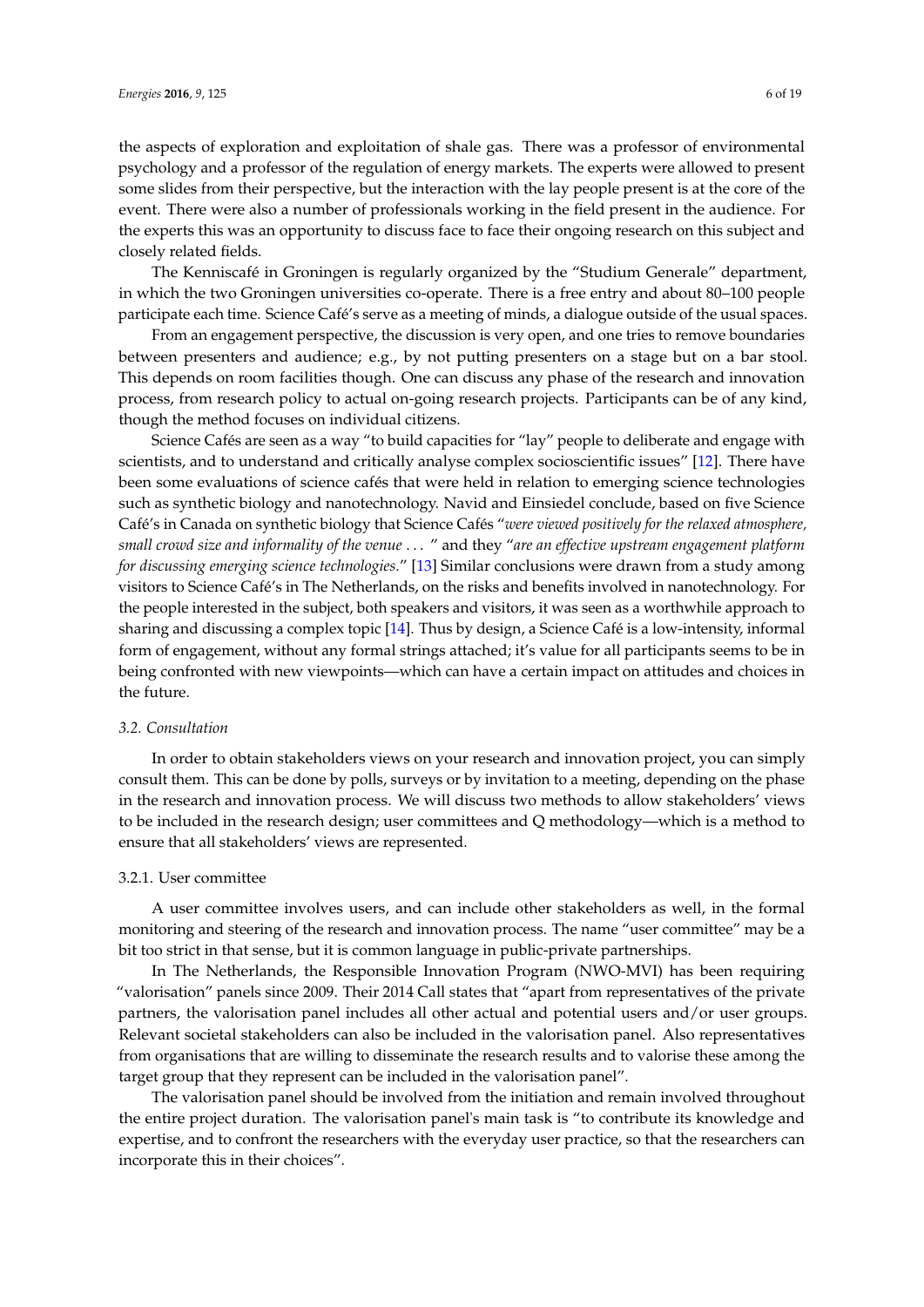Other research programs, e.g., the ones operated by the Dutch Technology Foundation STW, have a more traditional industrial user approach to the role of a user committee [\[15\]](#page-16-14).

The faculty of Technology, Policy & Management of the Delft University of Technology has successfully completed a number of NWO-MVI projects related to energy. One of these was the project "Embedding social responsibility in the design of offshore wind energy systems". Of the seven organisations represented in the valorisation panel, six represented industry partners [\[16\]](#page-17-0). Most of these were directly related to offshore wind industry, with the exception of one oil and gas exploitation company—which as a user of the North Sea has competing interests with the offshore wind projects. The only committee member that did not represent industry interests was the North Sea Foundation; an environmental non-governmental organisation (NGO). In our view, public engagement could have been expanded by, e.g., including representatives of coastal communities and of employees involved in the operation and maintenance of wind farms under harsh conditions.

In general for the NWO-MVI projects across all sectors, the representativeness of the committee is an area of concern. Typically, there are many representatives of industry as a "user" and CSOs are underrepresented. Often NGOs that participate represent an industry association, which was also the case in the offshore wind project—thus, these NGOs are not CSOs (Civil Society Organizations).

There are exceptions of course. Project summaries published in 2010 for the NWO-MVI program show 16 user committees [\[17\]](#page-17-1). Of the total 135 member organizations, 21 can be classified as a CSO. One project had six CSOs among 10 members; another project had no CSOs among 14 members.

From an engagement perspective, a broad "user" committee allows for formal engagement in which stakeholders have a real say on the research and innovation process, from the project definition phase through the actual research and innovation process. Not only "users" can participate, but also other stakeholders (as representatives of organizations or communities; not as individual citizens). A broad participation in such a committee is not yet mainstream though.

#### 3.2.2. Q Methodology

Controversial issues in the public debate involve stakeholders and experts with a wide variety of viewpoints. The Q methodology is a research tool from social sciences that can be used to gain insight into the diversity of perspectives. Furthermore, it can be used to select relevant participants for further dialogue about the issues at hand. It has been used as a tool to facilitate the start of a consultation process. This makes Q methodology especially appropriate to shape the constraints for research programs and projects based on those, and have discussions at a sectoral level.

Q methodology was developed in the 1930s by the psychologist William Stephenson to find correlations between diverse individual viewpoints. The method is applied by social scientists across a wide range of fields. In The Netherlands, a number of researchers have applied it as a tool to uncover perspectives on controversial subjects in the field of energy.

When organising a dialogue it is fundamental to facilitate the meeting of stakeholders with diverse viewpoints on the issue under discussion. Often the assumption is made that by selecting participants on the basis of their affiliation a wide range of views is represented. This is not always the case though. The Q methodology can be a tool for stakeholder selection where the emphasis lies on the representation of diverse perspectives in the dialogue. The Q methodology involves three main steps [\[18\]](#page-17-2):

#### i. Definition of the concourse

When looking at a specific issue the "concourse" is the sum of all the statements about the issue. This step results in a set of statements called the Q set which defines the discourse. For example, in the Dutch biomass dialogue in 2007, there was an active public debate. So a desktop analysis of newspaper articles could be used to sketch the concourse. Sometimes this approach is not effective because of a lack of public debate. Then a different approach may be necessary. In a recent study on the acceptability of hydrogen technologies, focus groups were organised to gather data for the Q set.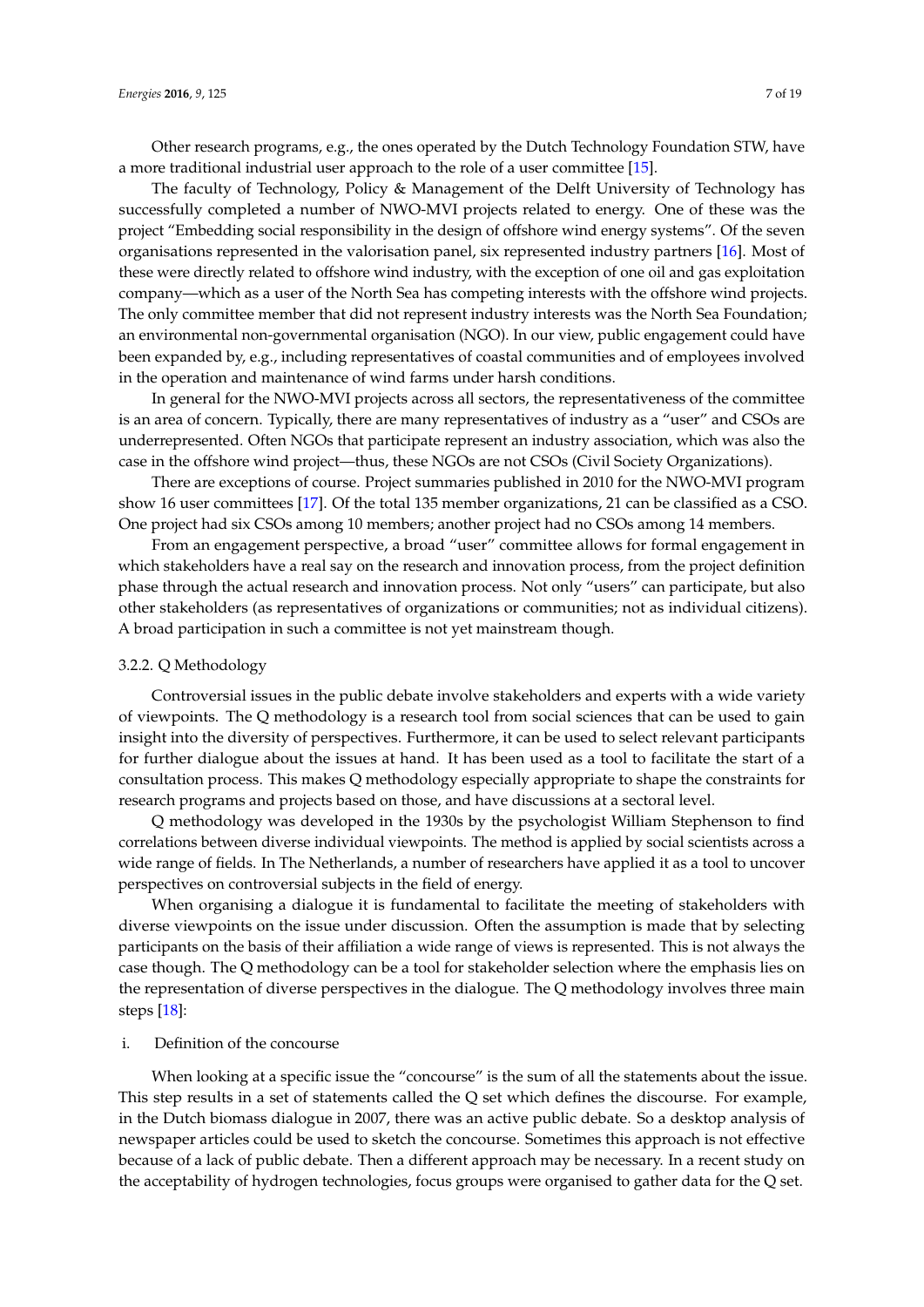#### ii. Interviews and perspective identification

The sample of statements collected in the first phase is presented to the interviewees, who each make a Q sort. This is a ranking of the statements in the Q set according to their personal agreement or disagreement with the statements. At the end of each of the sessions the interviewer has two sets of data, the Q sort and the narrative where the interviewee explains their choices. The whole set of interviewees is called the P sample. They are selected to represent a variety of viewpoints. One purposive sampling approach is to snowball, by asking each participant for names of people with similar and different views. This can then be used to invite more participants and to monitor whether the interviewees represent groups with a wide variety of viewpoints.

#### iii. Analysis & Conclusions

A statistical analysis of the Q sorts finds correlations between individual viewpoints. There are various software packages, such as PQMethod, that can support this analysis. Together with the analysis of the narrative this leads to conclusions about shared ways of thinking.

In 2007 the Q methodology was used as a preparation for a national biomass dialogue in The Netherlands [\[19\]](#page-17-3). The purpose of the dialogue was to develop sustainable biomass chains and to identify what was needed, including new national policies, to facilitate the development of these chains. Over the period of a few months, 75 people were interviewed, selected with the snowballing principle to include a wide range of views, backgrounds and affiliations. In this case, six perspectives were found, which was somewhat more diverse than expected. This confirms that there was quite a lot of complexity and uncertainty in the issues under discussion. Based on the interviews six types of stakeholders or actor types were identified as relevant for the dialogue. These were both national and local governments, knowledge institutions, energy companies, NGOs and Small and Medium Enterprises (SMEs). To illustrate this diversity a graphical analysis was done by Cuppen, Figure [3,](#page-7-0) on the prevalence of the perspectives across the various actors [\[20\]](#page-17-4). This indicates the extent to which respondents agreed with the opinions underlying the six perspectives. For NGOs there was a clear preference for "hit the brakes" but in general there was a diversity of perspectives across the actor types. *Energies* **2016**, *9*, 125 9 of 19

<span id="page-7-0"></span>

**Figure 3.** A graph indicating the average level of agreement with each of the six perspectives for participants from various types of stakeholders. Reproduced with permission from E.H.W.J. Cuppen ([\[20\]](#page-17-4), p. 123).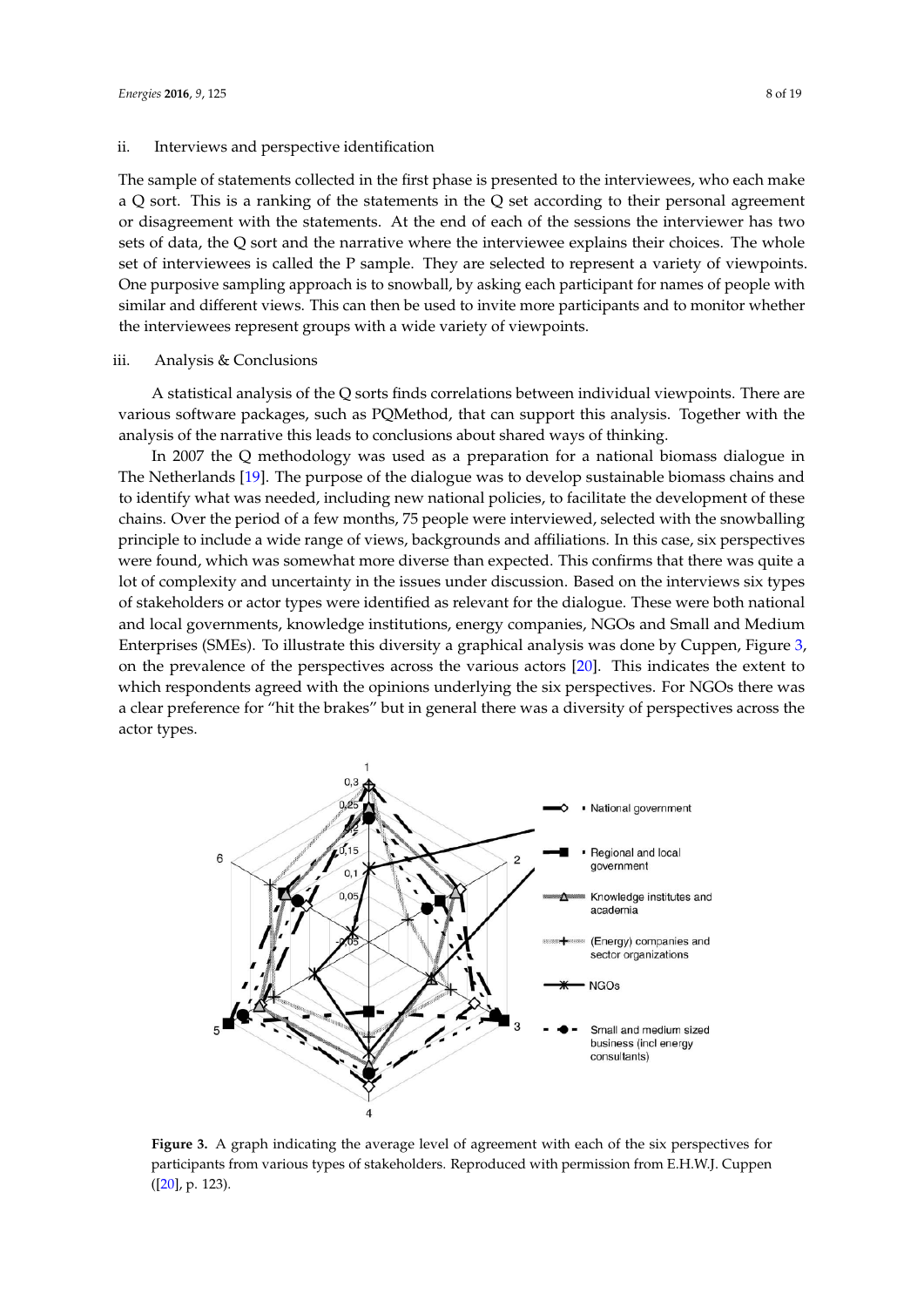The six perspectives for the 75 participants from six actor types:

- 1. Keep all options open;
- 2. Hit the brakes;
- 3. Support small-scale innovative initiatives;
- 4. Security of supply with global, certified, 2nd generation biomass;
- 5. Efficiency the goal: biomass a means?
- 6. Just do it, step by step.

Often participants in a dialogue are selected by affiliation and are expected to represent the perspective of a certain actor. The use of the Q methodology in selecting stakeholders and feeding the start of the dialogue had a number of advantages. Firstly by describing the variety of perspectives, in this case six, and their distribution across the various stakeholders. It was useful to expand the discussion beyond arguments that were purely for or against. These perspectives were used to feed the workshop sessions to help participants understand the diversity in perspectives. Secondly the distribution of perspectives also facilitated the selection of participants to maintain a diversity both in actors involved but also in the perspectives represented in the discussions. One of the ways this was checked in the biomass dialogue was by evaluating the extent to which participants met new actors they had not worked with in previous projects or events. Q methodology thus helped to make positions clear, find nuances and even common ground and understanding. This makes decisions on research or investments in biomass easier to take.

#### *3.3. Involving*

Worldwide, there is an enormous increase in projects in which citizens are involved in the research activities. The most common umbrella terms for this involvement are *Citizen Science*, or *Patient-Involvement* (PI) *in Research* in the medical domain. A traditional example of Citizen Science is bird-counting done by the public. More recent examples are citizens measuring particulate matter concentrations in the atmosphere with their smart-phones (iSpex)—a process with a reliability similar to professional measurements, because of the large number of observations possible in this way as compared to a sited single observatorium- or the Galaxy-Zoo project in which amateurs code space-photographs to discover planets—humans are better at this than computers. Thus, citizens are active in gathering or analysing data; scientists can then use these data. And obtain them cheaper and faster than without citizen support. Of course, involvement can go beyond this and be more encompassing. The boundary with the next level; of engagement, "collaboration", is not sharp.

Also in traditional product development, "users" are a category regularly involved in the innovation process. We will highlight two examples of "involvement" in this section: Participatory Design and the Hackathon.

#### 3.3.1. Participatory Design

Participatory design can be done together with citizens concerned with a certain issue, e.g., the environment. The starting point is consultation with individuals and community organisations. This is followed by an interactive design process which includes field tests with the users of the developed technologies and devices.

Designing for users is common practice in the field of industrial design. The user is also seen as a customer and the future buyer of the product. Participatory design with citizens who are for instance concerned with their local and global environment has a similar approach. There are a number of interesting projects pioneering in the area of participatory design.

An example of participatory design is the Energy and Co-Designing Communities (ECDC) project, which is being organised by Departments of Sociology & Design of Goldsmiths in London, UK. They work with existing communities engaged in reducing energy demand, and aim to understand the range of perspectives and knowledge they embody [\[21\]](#page-17-5). The project's website claims that this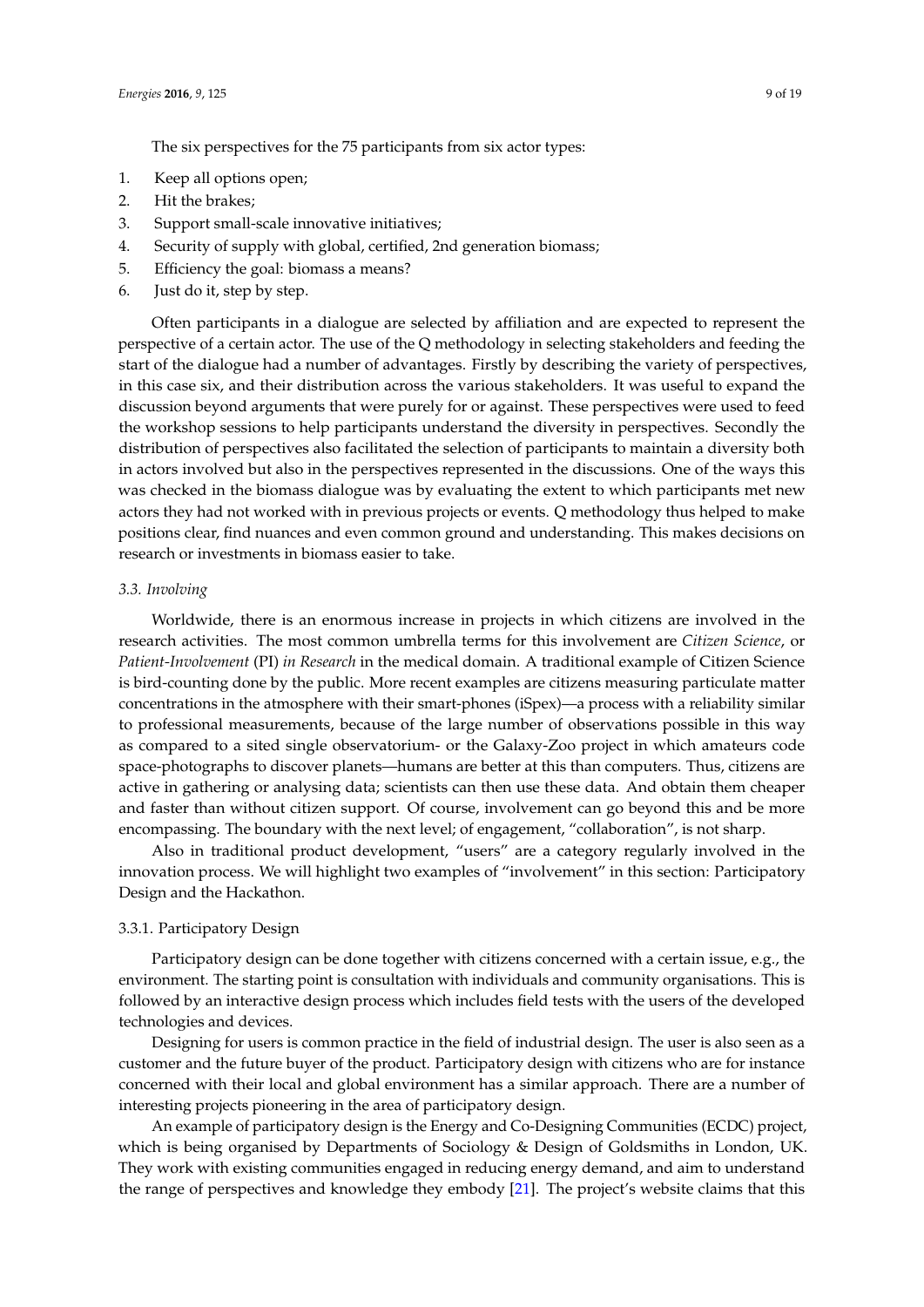approach is unique, since it draws out "the imaginative, playful, emotional and potential aspects of people's use of technologies". This goes beyond the traditional approach that maps what "people do and think in the context of 'useful' technologies" [\[22\]](#page-17-6)

The participatory design process used in the ECDC can be summarized as follows [\[23\]](#page-17-7):

- i. Workshop with communities (citizens engaged in a certain issue), academics & local government, including collaborative mapping sessions, probes and workbooks to feed the discussion;
- ii. Fieldwork;
- iii. Design & adaptation during deployment.

The ECDC project uses materials drawn from field trips, workshops and probes. The thinking in the team has roots in both industrial design and Science and Technology Studies. Part of their method follows an ethnographic approach, which can for example be seen in the fieldtrips. The probes presented on the website are materials sent to the community as a data gathering tool. The project created workbooks, based on these inputs and the designers' own ideas. These workbooks are collections of illustrations of potential technological and social innovations. Some of these are a little weird and extreme, but useful to feed the co-creation sessions. From the start, the project expected to "... design novel devices and give them to participating communities to test in their own settings" [\[21\]](#page-17-5). The researchers are soon publishing some results on the *Energy Babble*, an innovative computer moderated communication device that was created.

In 2011, the Dutch Ministry of Economic Affairs followed a similar approach when it opened a call for Smart Grid Pilot Projects (IPIN), administered by NL Agency. These were called "proeftuinen", which could be translated as "tasting gardens", *i.e.*, testing grounds. The projects created spaces to experiment with changes in the energy networks, and study, e.g., how users at a residential level interact with the energy system. During the execution of the twelve projects, NL Agency organized a number of workshops to exchange experiences in involving users in the innovation program. The position paper at the start of the sessions encouraged "sharing concerns" and emphasized co-creation to improve results and participation in the projects [\[24\]](#page-17-8).

User engagement has been described extensively for *Power Matching City—Phase 2*, which is one of the IPIN projects [\[25\]](#page-17-9). There was an intervention in one street in the city of Groningen, with 18 households participating. Some of these households were members of a local energy co-operative called "Grunneger Power". Various interactive events were organized to involve participants, for example to co-design the interfaces of in-home devices, which functioned as an energy monitor. However, there seems to be little analysis of the extent to which there is co-ownership by the users in all the IPIN projects, or the extent to which their concerns are leading the innovation.

In the press release at the end of the project, the headline was "Implementation of smart grids could generate €3.5 billion for The Netherlands" [\[26\]](#page-17-10). There is a mention of the residents of the area involved in the project, but the message is clearly framed in terms of economic benefits to the partners involved. The "instrumental value" of the co-operation seems to benefit the innovation partners especially. The design and execution of the project paid less attention to co-ownership of the project and the benefits of outcomes for the involved households and the Dutch residents in general.

#### 3.3.2. Hackathon

A hackathon is an event, usually held in a weekend, often aiming to build ICT solutions in teams. The concept was developed around the turn of the century and initially had a strong focus on software development together with volunteers. Through the years, people with a non-technical background have increasingly become involved.

The name "hackathon" comes from the combination of the words hacking & marathon. An intensive and exhausting event, with the purpose of creating novel solutions. Thus, this relates to the positive connotation of hacking as in "engineering change". The events can include a competitive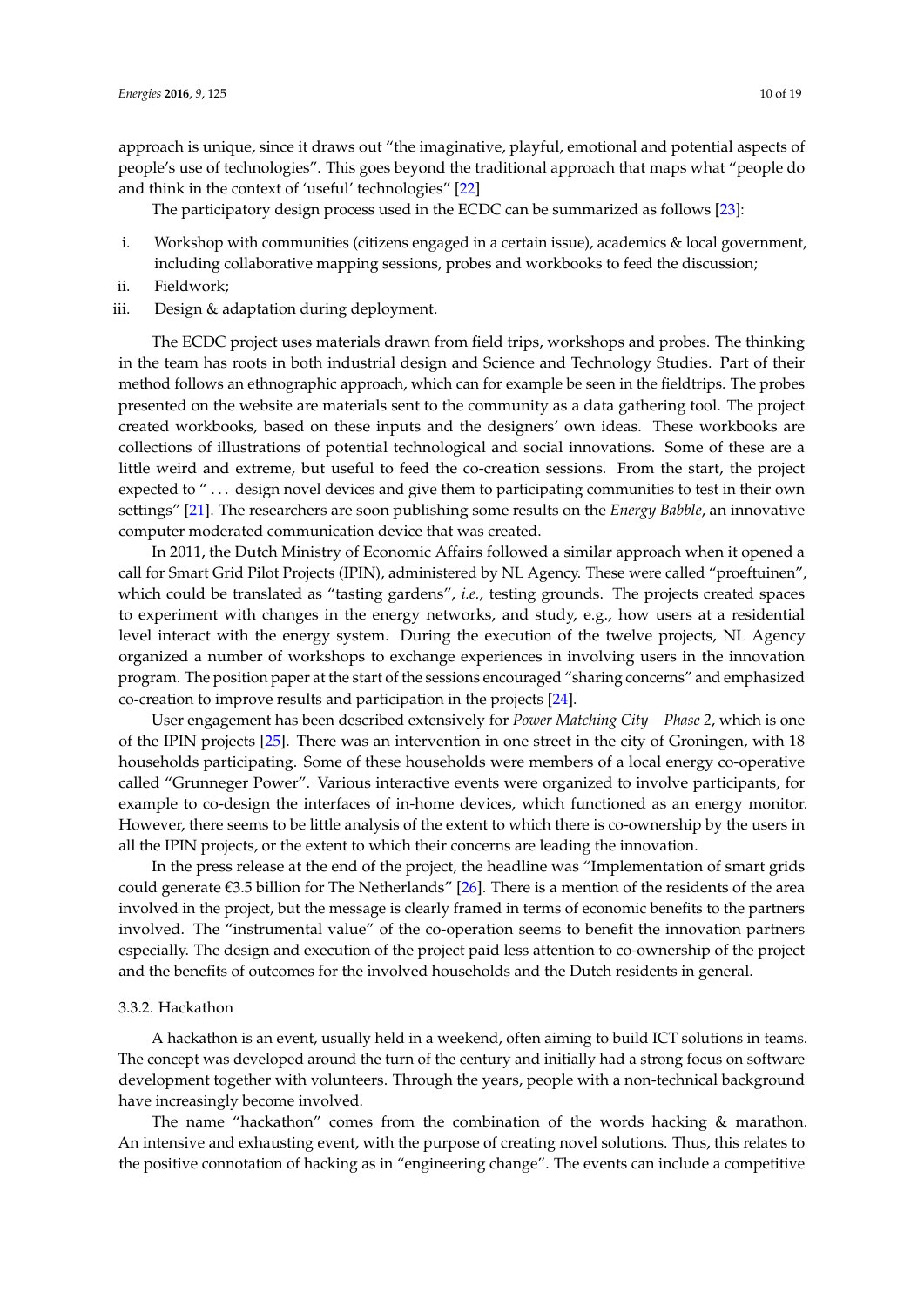element, in which teams compete for prize money, e.g., by organising pitches at the end of the event to compare the results.

The organisers and hosts of the events are often a number of organisations. There is a central theme or challenge which is put forward in the invitation to participate in the event. This is usually expanded with talks at the start of the event.

In the UK the National Health Service has organised a number of hackathons a year since 2012 to support their own staff and inspire innovations by involving people from outside their organisations. There are also examples in the UK of sessions to develop tools for life sciences, and events to improve transparency in government [\[27\]](#page-17-11).

In October 2014, two Dutch Distribution System Operators (DSO) supported a hackathon called *Apps for Energy* [\[28\]](#page-17-12). The DSOs are currently rolling out smart meters, which are generating energy use data at a household level. This is creating a potential for new products and services to lower household energy use, or to facilitate the alignment of various local renewable energy generation options. The hackathon was organised to encourage the development of these new services [\[29\]](#page-17-13). The event was hosted by a business incubator. 70 volunteers participated for some 40 hours over a period of three days. Other organisations where involved in mentoring the teams. The mentors included experts from companies involved in energy data and ICT services, but also experts on open data and public data sources, such as the Dutch Central Bureau of Statistics. Three prizes were awarded at the end of the event for a total of  $\epsilon$  6.000.

The DSOs in The Netherlands are publically owned. They are obligated to roll-out the smart meters based on national regulations, which are changing in similar ways across the EU. The acceptability of the smart meters has been under discussion in The Netherlands. Possibly, the development of relevant services in the hackathons will increase the acceptability of the smart meters. Primarily, the involvement of users taps into a new source of creativity.

Thus, the engagement that we see in both these "involvement" processes is very instrumental; it uses creativity, skills and time of the public to advance research and better align technology and society.

#### *3.4. Collaborating*

New knowledge can be created together, in a collaboration of professional researchers and those for whom research is not their daily profession. It requires a constant search for win-win situations, in which all parties gain from co-operation. Apart from this "reward", collaboration requires recognition of each partner's contribution, respect for different views, clear roles, a good relationship to be build and maintained, and results (so a clear focus on outcome and impact); the six R's of co-operation [\[30\]](#page-17-14).

We will describe two approaches to collaborate; the Science Shop and its tools that facilitate the joint setting of research questions (definition of projects), and the Charrette, an engaging method for co-creation, developed in the context of urban planning.

#### 3.4.1. Science Shop

If the engagement starts from requests by civil society, and projects are set-up together, then almost by definition the research will be well aligned with society's demands and views, and results can easily be taken up in society. This demand-driven operation is typical in so called Science Shops, which can be found at universities or as stand-alone organizations all over the world (under various names). They do research on request for civil society organizations.

We will take an illustrative example in the energy domain from the Science Shop at the University of Groningen. A residents' group from the north of the country approached the Science Shop with the issue that large wind turbines near their homes caused a lot of noise during the night. The government claimed that according to the official national model used to calculate noise there was no problem. Physicists (staff and students) at the university then looked into the mathematics of the model. With additional field experiments they could falsify the model and show it to be unsuitable for current wind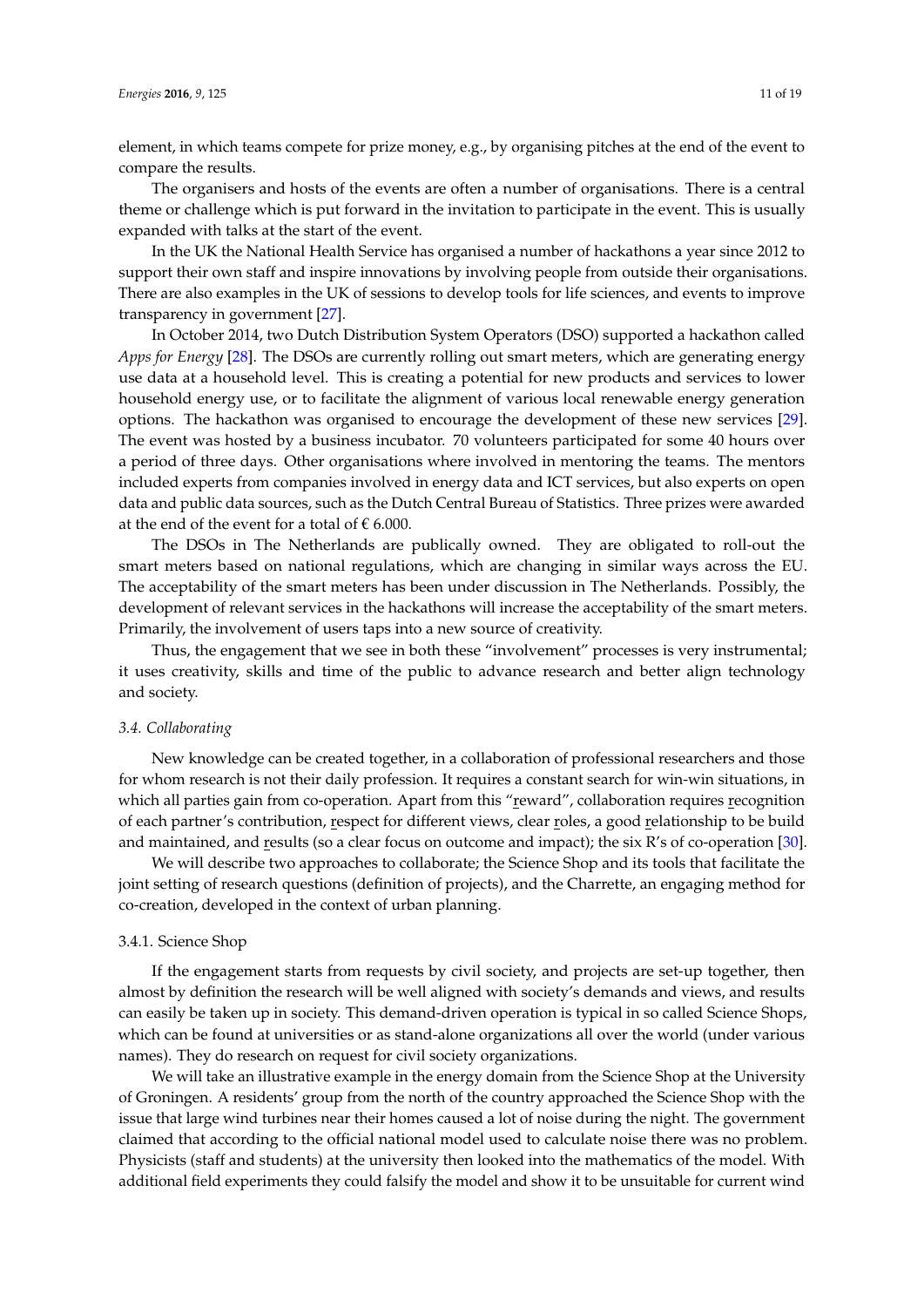turbines, which are much higher (*i.e.*, 100 m) then the turbines that the model had been developed for (30 m, 60 m). In the PhD thesis that resulted from all this work [\[31\]](#page-17-15), they also constructed a new model. Subsequently, the government changed the official national model accordingly [\[32\]](#page-17-16).

Without the option of approaching the Science Shop, this new knowledge would not have been created. It is interesting in this case that it is still the prerogative of politicians to decide how much noise is acceptable. However, they now have the tools to translate this acceptable noise level into distance to homes for wind turbines.

Science Shops were established in the 1970s at the Dutch universities (with similar developments in, e.g., Canada and USA), and are now active in many countries. A Science Shop is defined as a unit that provides independent and participatory research support in response to concerns experienced by civil society [\[33\]](#page-17-17). For universities, it is a way to fulfil their Third Mission (outreach, or knowledge transfer, next to Research and Teaching). Through a Science Shop they can ensure that research is accessible to *everyone*, including civil society organisations and non-profits (complementary to curiosity driven or industry driven research). The Science Shops are united in the Living Knowledge Network [\[34\]](#page-17-18).

Civil society driven research leads to interesting research topics for staff and students, and offers social and political learning for students, next to developing problem-solving skills. It offers good PR for the university. This is a win-win-win situation. Policy makers benefit from additional knowledge that is created, to make better informed decisions.

Because at university-based Science Shops the research is mostly done by students under staff supervision, as part of the curricula, there are only low costs involved. Mostly, bachelor or master thesis research is used to perform research for a CSO. For professors, supervising this research already counts towards their teaching hours. The learning experiences for students of this engaged research contribute to their competences as demanded by, e.g., the Dublin descriptors. These—or similar—are used at many universities to assess the final competences of graduates [\[35\]](#page-17-19). It is also motivating for students to do research for a societal organization [\[36,](#page-17-20)[37\]](#page-18-0). At the same time, working with students also has limitations, especially in time planning. When additional funding is available, researchers can be hired.

Even without establishing the full infrastructure of a Science Shop, one can use elements of its work in research programs and projects definition. Or one can, e.g., invite an existing Science Shop to join a consortium.

The Science Shop, as infrastructure, offers an existing network of CSOs in the region, within which trust relations have been established. When starting from scratch or involving CSOs in a stand-alone project, a needs survey among (relevant) CSOs can be done, to see if the expressed needs match research interest/capacity within the institute or the consortium submitting a research proposal. Science Shop staff have good experience in process management of these co-operative projects.

In a start-meeting, the research objectives and time frame are agreed, expectations managed, and sources of knowledge identified. It is also very important at this stage to find out what the real question behind the initial one is, and to decide whether the research should be more encompassing or presumptions have to be investigated first.

The CSO participates in the sounding-board of the project. Results are made public. Through this co-operation, the research is both independent and participatory. Further involvement of the CSO is possible, *i.e.*, in the actual research process, depending on the context. In university based Science Shops, the university has final responsibility to deliver a product that abides by academic quality standards. Other Science Shops are stand-alone organisations, which usually work in partnership projects with CSOs and research institutes, or perform part of the research themselves. Responsibilities are then distributed in the team.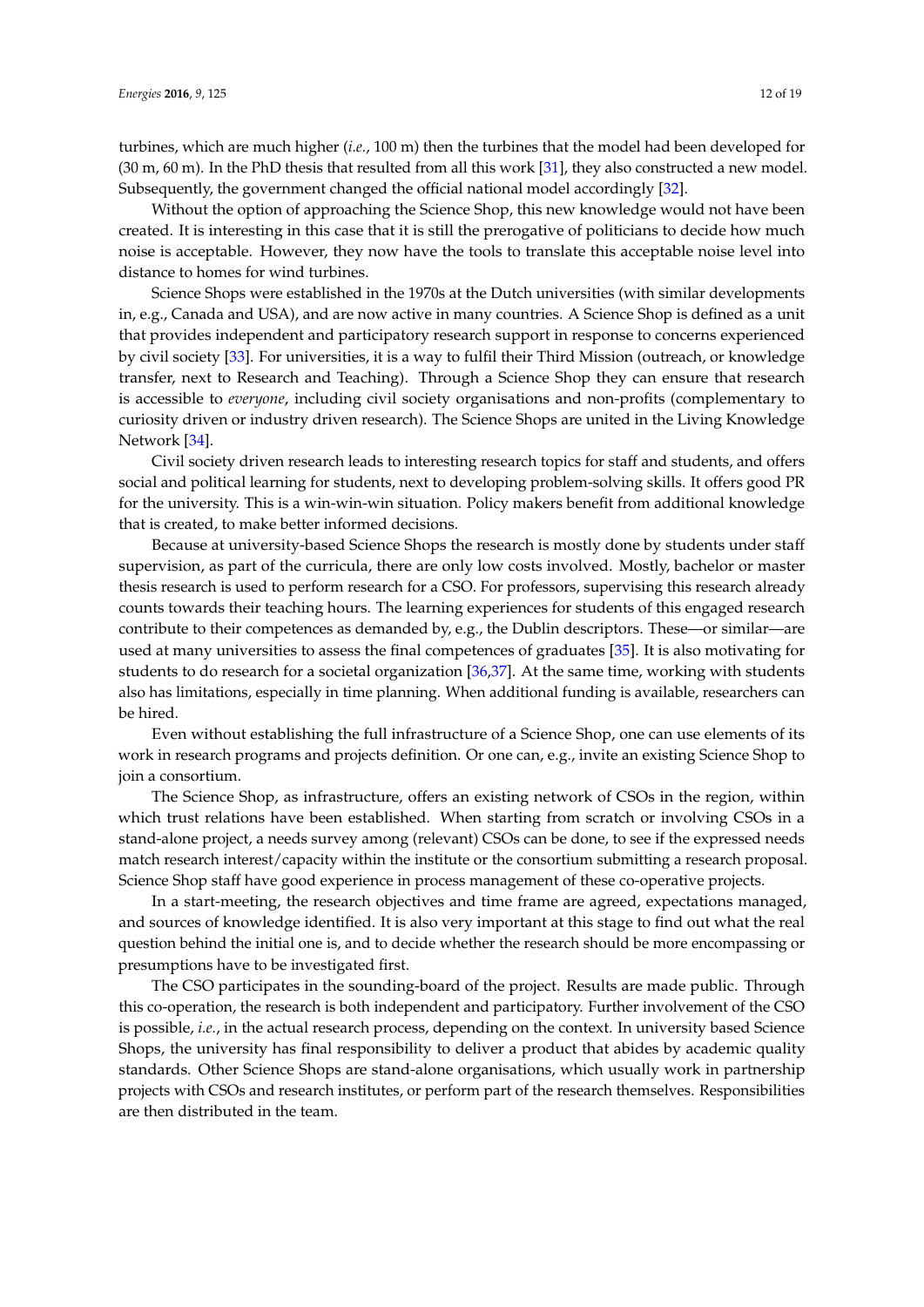#### 3.4.2. Charrette

Charrettes are used in urban planning to facilitate input from the community in a specific geographic area. They are intensive workshops for many stakeholders to work together, including policy-makers, experts and the general public. A key element is the integration of design activities in an early phase to make implementation plans and/or research proposals. This method was developed in North America as a tool for community planning and further developed in The Netherlands within the project "Grounds for Change" and by the "Laboratorium Ruimte + Energie + Milieu". The Lab R+E+M consortium organised Charrettes with special attention to energy ("energie") in relationship to spatial developments ("ruimte") and environment ("milieu"). More than 20 Charrettes have been documented and a number of practitioners still facilitate these type of events [\[38\]](#page-18-1). In this section we will compare the LAB R+E+M approach [\[39\]](#page-18-2) in The Netherlands with the North American model as it is described in "Participatory Methods Toolkit. A practitioner's manual", which was published in 2006 by two Belgian foundations [\[40\]](#page-18-3).

In Wikipedia some background information is given on the roots of the term. The word Charrette is French for "cart" or "chariot". In the École des Beaux-Arts in Paris in the 19th century, it was not unusual for student architects to continue working furiously in teams at the end of the allotted term, up until a deadline, when a Charrette would be wheeled among the students to pick up their work for review while they, each working furiously to apply the finishing touches, were said to be working en Charrette, in the cart. [ . . . ] The term metamorphosed into the current design-related usage in conjunction with working right up until a deadline [\[41\]](#page-18-4)."

At the core of the method is an event called the Charrette workshop which aims to have the right ingredients and pressure for a creative process with the experts and stakeholders. Usually this takes place over a number of days. This needs extensive planning and preparation but also a thorough follow-up. There are many variations on this format; one of the defining elements is the number of participants.

In the North American model the main workshop is prepared by a steering committee of 10–15 people. They decide on the focus of the Charrette and will require input from stakeholders. This should both be done by involving a number of representatives of stakeholders in the committee, and tapping into the networks the members have in the community. This will at the same time feed the process of inviting a broad range of participants. The steering committee is also responsible for the gathering of information that feeds the Charrette workshop. This should be a wide range of data related to the specific area but can also include expert opinions and example projects from other areas.

In the Dutch examples, the process was generally owned by local governments. So the preparation is very much a co-operation between the facilitators and the local authorities. Often there was a 40–60 ratio in internal and external participants. Thus, almost half the participants were from various departments or agencies of the national government or from the various departments of the local government involved. A goal of these type of events also was to facilitate the interaction between various departments, even those from within the same government.

There are examples of Charrette workshops with more than 1000 participants. Generally the number of participants in the Charrette will be in the range of 50 people and the process can include an event open to the general public. In The Netherlands there were no examples of events for the general public and the focus was more on expert participation. In general there were 25 participants with some exceptions of sessions with up to 50 participants. The Charrette consists of a number of sessions and usually there are three types of sessions before the public session:

- i. Getting to know each other and the core issues. It can be useful to do a site visit but the information that has been gathered beforehand to bring the participants up to speed is the key;
- ii. Gathering input from the participants. In depth interviews in subgroups should be held to gain insight into the views of each stakeholder. Each participant also prioritises the issues that they raise;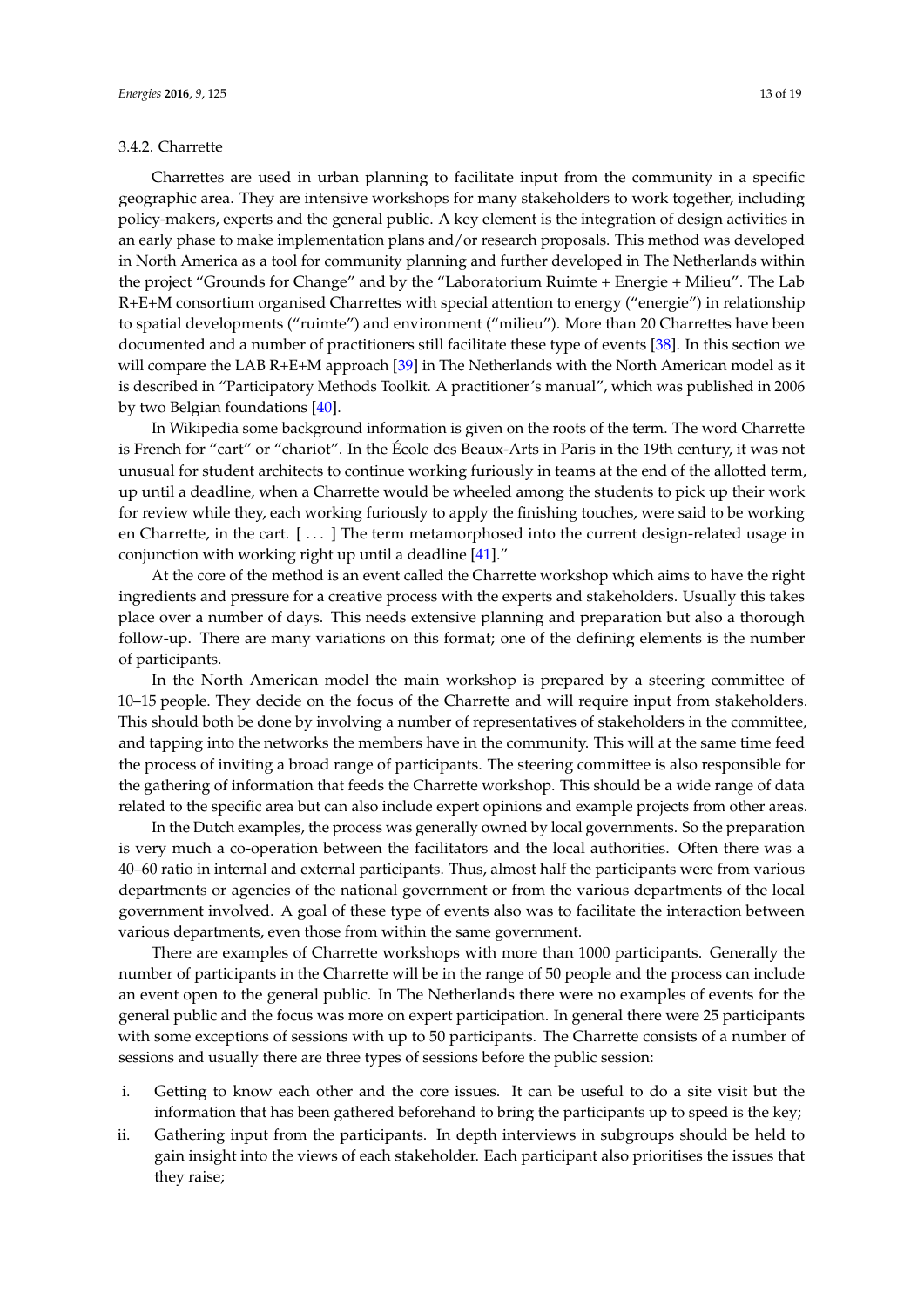#### iii. Integration.

Finally the collected information is integrated and analysed in preparation for the public meeting. This involves brainstorming and analysis to make some first recommendations.

The purpose of the public event is to check the direction of the Charrette team effort. So they present their preliminary analysis and the overview of goals and objectives that has been gathered from the stakeholders. Based on the feedback the focus can be adjusted if necessary.

After the public event the Charrette team has a number of sessions alternating between working in small groups and in a plenary setting. The groups are divided to work on one specific issue with at least one relevant expert in the team. They generate proposals for their specific issue and present that to the whole group. The responses on their presentations then feedback into the design process in the sub-group sessions.

The Charrette generates many ideas and possible solutions. These need to be shared with the general public in a second open meeting. So this phase includes the preparation of the event and presentation, but also a final document which needs to be readable for the general public. As mentioned before the Dutch Charrettes did not include these public events.

For all the Charrettes a summary of the event was made with a description of the process and main results. These final documents were always shared with the participants and in some cases with a wider audience. In all publications from the Charrettes there is a strong graphical element which can be useful for communicating across disciplines.

The Charrettes were often related to new housing projects and included energy dimensions at various levels. Some design activities focused on new energy concepts at the household level, others more at a neighbourhood level or the way in the neighbourhood energy system relates to the bigger system. The innovation part also related to the embedding in administrative processes, which is made easier when the Charrette happens early on in a project development.

The involvement of civil society in the Charrettes in The Netherlands was not strong. There is one clear exception which was organised in 2009 in The Hague, where the participation of local inhabitants of the area was encouraged and considered crucial. The North American model has various elements which could be integrated to strengthen the public engagement. Mainly this could be done by including different parties in the event, but also by considering the integration of a public event in the process. Organisers of Charrettes see a lot of value in the new ideas generated, but also in the sense of ownership and commitment created. By focusing more on a wider inclusion, this should also lead to ownership in the local community.

### *3.5. Supporting*

If researchers have a "supporting" role, society in some form is in the lead. One can think of communities organising their own research and requesting technical support to have scientifically sound results to support their case in local land use discussions, as described in case studies on public participation in environmental research [\[42\]](#page-18-5). In the Dutch energy sector, we have not found clear cut examples of this and other types of supporting interaction.

We will discuss here two areas where we found at least a weak form of "support" based on civil society taking the lead in the research. Firstly we will look at knowledge transfer mechanisms around local energy initiatives and secondly take an example of an NGO which is supported by scientists in making fact sheets on sustainable behaviour for the general public.

#### 3.5.1. Knowledge Exchange

Since the 1980s there are a number of community owned wind turbines in The Netherlands. In the past ten years, there has been a significant increase in the number of local energy initiatives. These have focused on organising home investments in energy saving measures and solar power installation. There is a lot of interaction between these initiatives in supporting each other, but there is also often financial and knowledge support from local governments. A number of organisations have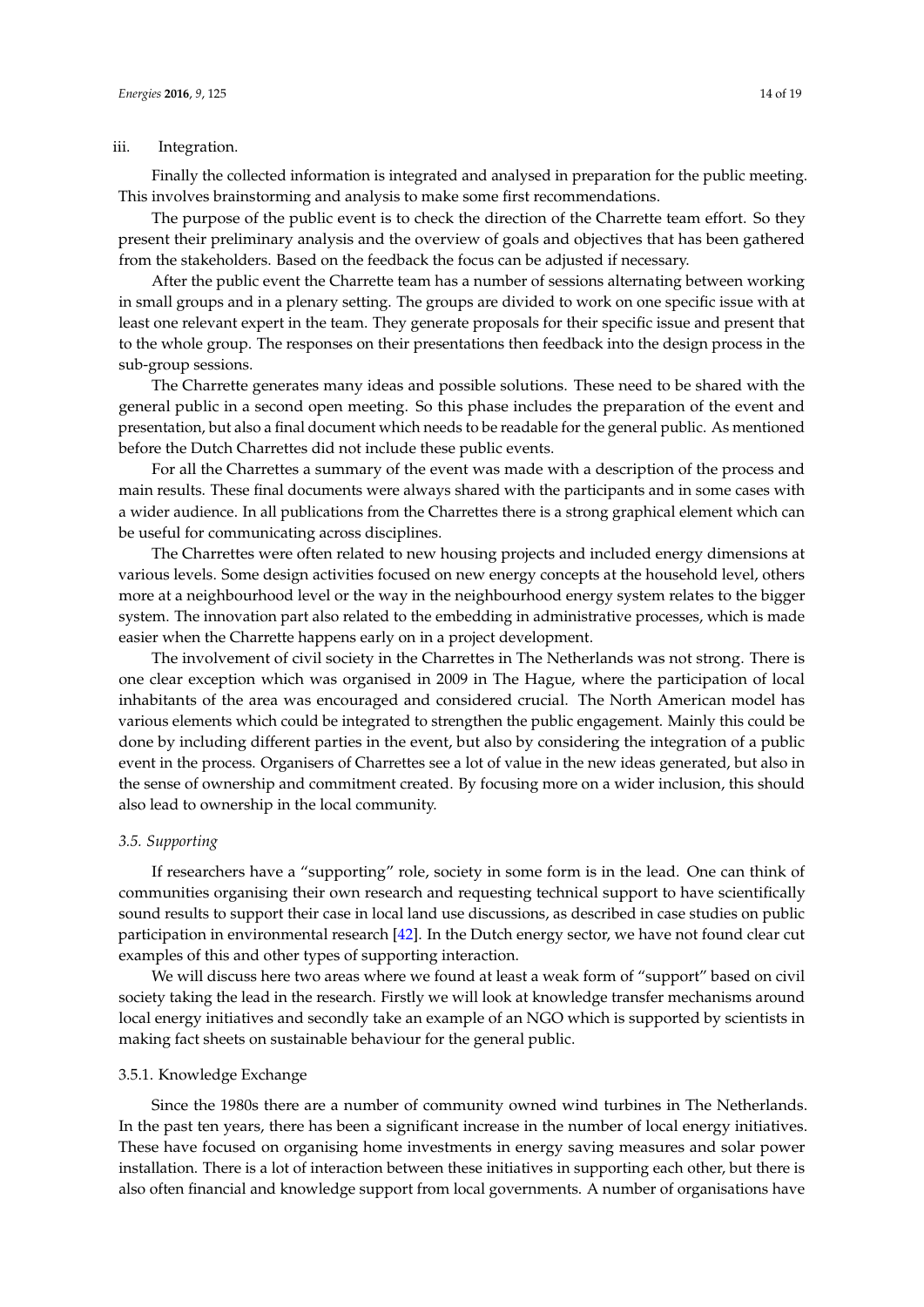been created which organise events and platforms to facilitate the exchange of practical advice and best practices in all types of areas. So not only technical information, but also information relating to legal and organisational aspects.

The relationship with knowledge institutions does not seem to be well structured and we did not find current practices of effective interaction. At a conference in 2013, organised by a platform of local initiatives a number of participants in initiatives indicated that they are primarily an object of research and do not feel supported [\[43\]](#page-18-6). Also the results of research are hardly available and accessible to facilitate learning. Possibly the strongest link to sources of knowledge and the further development of relevant knowledge are some volunteers in the initiatives. At a very practical level it is common for participants to bring their professional experience and networks as support to the organisations. This can be energy related expertise, but also the experience of communication professionals or civil servants. In this way there are also links to research organisations by academic researchers who work as volunteers for these initiatives. For example the chairman of the Grunneger Power cooperative is a retired professor of sociology who still has strong links to ongoing research related to energy initiatives [\[44\]](#page-18-7).

#### 3.5.2. Quality Control

Friends of the Earth Netherlands, called Milieudefensie, started the "Milieutelefoon" (Environmental Telephone) in 1987. Citizens could call for practical information to enable them to live in an environmentally friendly way. The Milieutelefoon was later placed in an independent non-profit organisation, called Milieu Centraal (Environment Central), 1998. This organisation received a subsidy from the Ministry of the Environment and developed into an independent, fact-based resource for citizens (with its information now available on-line as well) [\[45](#page-18-8)[,46\]](#page-18-9).

Milieu Centraal uses a scientific board (researchers working at research centres or universities) to advise them on the content of the fact sheets. These have been made by in-home researchers, and have been commented on by stakeholders (thus, here's an engagement process as well). The fact sheets should give undisputed information; therefore, finally, the scientific board forms the gate keeper for quality control [\[47\]](#page-18-10). Milieu Centraal currently gives information on energy-savings, solar panels, low energy homes and equipment [\[48\]](#page-18-11).

The distinction between "supporting" and "collaboration" is not always sharp. Also in, e.g., research through Science Shops there are NGO-partners that take more or less the lead in shaping the process. This shows that the intensities of collaboration form in fact in a continuum.

#### **4. Discussion and Conclusions**

Public engagement in energy research can be done in many different ways and this has been illustrated with various methods and example projects in The Netherlands and the UK. This paper highlights public engagement which is done already, even within current constraints that, e.g., academic researchers face. The increased attention and funding (requirements) for public engagement, RRI, and the focus on "outcome" instead of "output" may allow more academic staff to become active in public engagement and might well be the "game-changer" that will allow hiring, promotion and tenure criteria for academic staff to be more in favour of public engagement. In the UK, 20% of the direct funding from the Research Councils to Universities is now allocated based on "societal impact", and this will increase to 25% [\[49\]](#page-18-12). In The Netherlands, the "number of publications" has been removed as a separate quality indicator from the Research Assessment Protocol [\[50\]](#page-18-13), and so-called "valorisation" indicators have been introduced [\[51\]](#page-18-14). These include, e.g., the number of popular presentations or publications, the number of societal organizations worked with, etc. Further research would be required to see whether the potential impact of these changes will be realized.

In categorising the role of the research organisation or researcher in public engagement projects we have used five labels: discussing, consulting, involving, collaborating and supporting. For each of these roles and categories of projects we have analysed at least one example project to illustrate the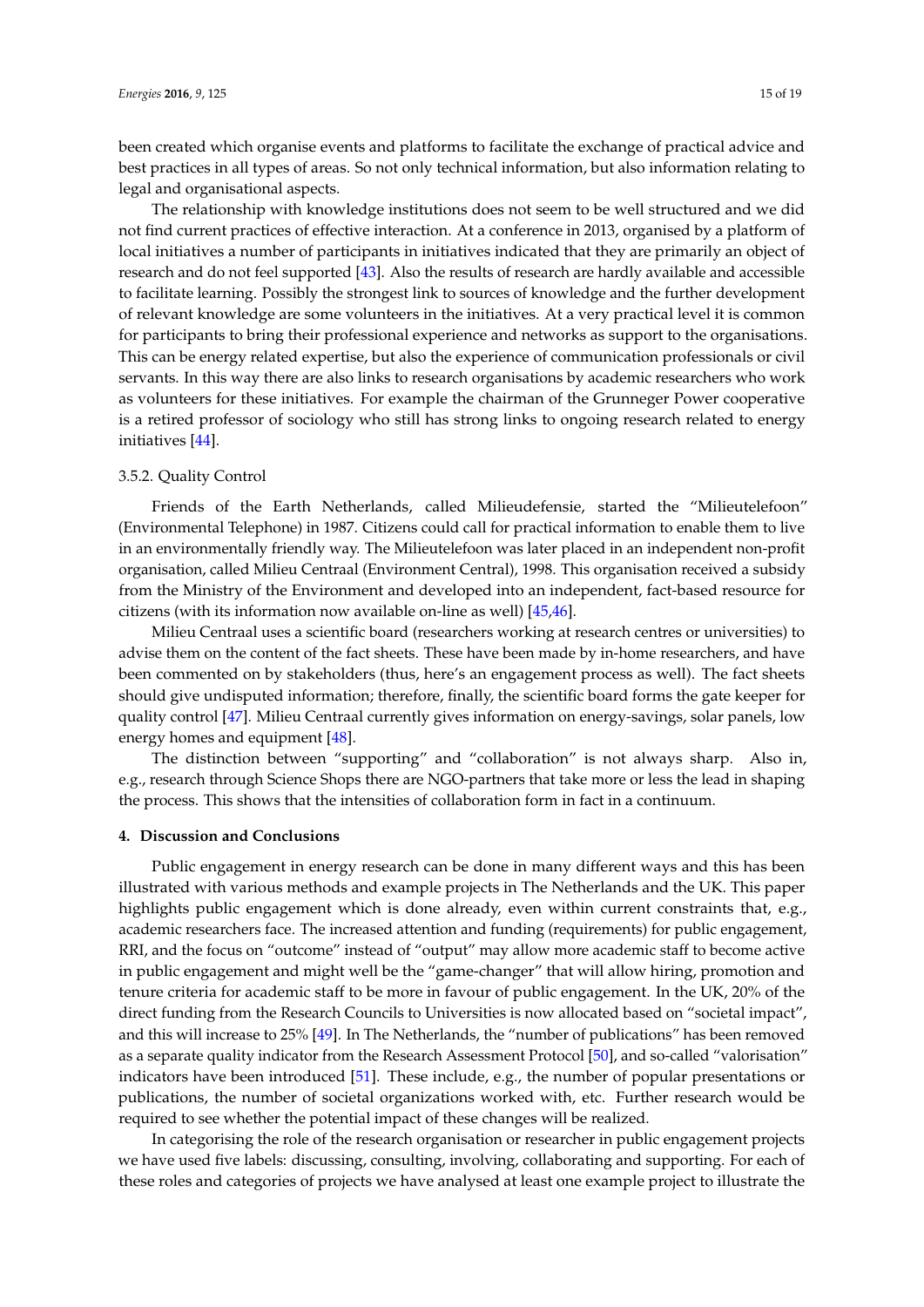application of a specific method. In this range of categories, the distinguishing factor is the level of engagement, and the ownership of initiative in the research. The borders between the categories are not always clear cut. In the execution of similar projects there can be some differences in the level of ownership by stakeholders. On the other hand, the categories have proven useful to illustrate and discuss the diversity in engagement methods.

Drivers for public engagement in energy research can be both democratic and instrumental, for governments, public funders and researchers alike. This has been confirmed in the examples discussed. For all projects one of the elements was relevant, for many both, though usually one was dominant. When looking at democratic drivers for public engagement it is clear that for science cafes (discussing) this is the dominant driver. By discussing the research with lay people, the "tax payer" is informed of how research funding is being spent. A discussion also allows, or even forces, the researcher to become acquainted with the views, wishes and demands of society. In a more formal way, the user committee (consulting) is an example where the funding body requires the involvement of stakeholders from society as a building block for responsible innovation. This engagement thus contributes to the democratisation of research by giving society a bigger role in the agenda setting of specific projects. Another element of the democratic driver is facilitating the public discourse about research strategies. In the example of Q methodology (consulting), the engagement method ensured the inclusion of a broad range of perspectives that are relevant for the democratic discourse.

At the core of the instrumental driver is the expectation that broader involvement in research will lead to better research. Indeed, in the case of the participatory design (involving) of Smart Grids, there was a clear economic benefit to the innovators. In addition, from our study it is possible to conclude that there is a willingness within the research community and society in general to invest time and energy in public engagement projects. This can be seen clearly in the hackathons (involving) and Charrette (collaborating) which have been organised as short events over the years. It has been possible to mobilise end users and stakeholders to participate in innovative activities to develop together new solutions to energy challenges faced by communities and society in general. The demand driven research as, e.g., done through Science Shops (collaborating) clearly shows that research results can directly benefit society. The case of the wind turbine noise is an example of how research can help to make the energy transition move along with less negative effects such as noise pollution.

The transition to a system with a secure, clean and efficient energy supply is a big challenge in Europe and across the world. There is a lot of research and development being done and many funds are available from governments and public funders. In this study we have shown that there is a diversity of tools and methods already available that facilitate the participation of society in energy research. These could be further developed, combined—the level of engagement being in fact a continuum of options—and implemented. Not only for democratic reasons, but also for instrumental benefits in creating innovations to help solve the Grand Societal Challenge of the energy transition.

**Acknowledgments:** Desktop research for the Hackathon method was done by Houda Davis of the Involve Foundation, as part of the Engage 2020 project. This was published in October 2014 [\[6\]](#page-16-5) together with factsheets on many of the other methods described in this paper. We acknowledge the support of all partners involved in the Engage 2020 project [\[4\]](#page-16-3) in shaping our thoughts, and distinguishing the various levels of the research process, the various civil society stakeholders to engage with, and the descriptions of the five different intensities as given in Table [1](#page-4-0) [\[9\]](#page-16-8). Any errors or unclarities are however our sole responsibility. The consortium consisted of: Danish Board of Technology, Denmark; Karlsruhe Institute of Technology, Germany; The Involve Foundation, UK; University of Groningen, Netherlands; Applied Research and Communications Fund, Bulgaria; DIALOGIK, Germany. We also want to express our gratitude to the anonymous reviewers that have helped us to improve our text. Any remaining flaws are of course entirely our own. The work leading to this paper was done as part of the Engage 2020 project which received funding from the European Commission as part of the FP7 Science in Society Program, under grant agreement FP7-SiS-612281. The views and opinions expressed in this publication are the sole responsibility of the authors and do not necessarily reflect the views of the European Commission.

**Author Contributions:** Jako Jellema and Henk Mulder conceived and designed this study. The majority of data collection was done by Jako Jellema and he prepared and wrote the core of the manuscript. Henk Mulder focused on the theoretical frame, collected and wrote about a smaller part of the data, and reviewed the manuscript.

**Conflicts of Interest:** The authors declare no conflict of interest.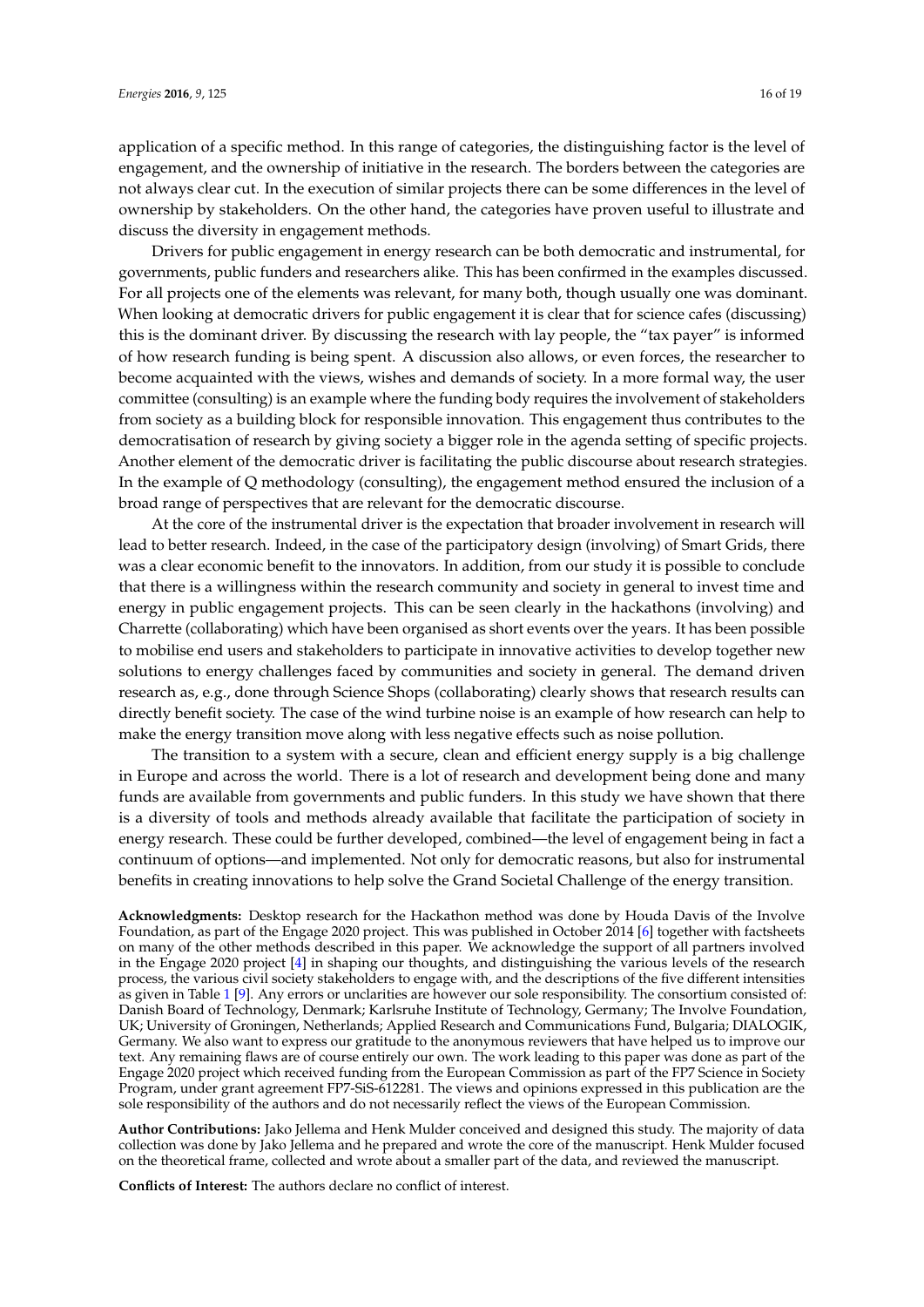# **References and Notes**

- <span id="page-16-0"></span>1. RRI is an inclusive approach to research and innovation (R & I), to ensure that societal actors work together during the whole research and innovation process. It aims to better align both the process and outcomes of R & I, with the values, needs and expectations of European society. In general terms, RRI implies anticipating and assessing potential implications and societal expectations with regard to research and innovation. In practice, RRI consists of designing and implementing R & I policy that will: Engage society more broadly in its research and innovation activities, increase access to scientific results, ensure gender equality, in both the research process and research content, take into account the ethical dimension, and promote formal and informal science education Science with and for Society—Horizon 2020—European Commission. Available online: http://ec.europa.eu/programmes/horizon2020/en/h2020-section/science-and-society (accessed on 12 October 2015).
- <span id="page-16-1"></span>2. Next to these motives, governments also want to engage people in research to make society enthusiastic and knowing about science and technology, in order to have an abundant, well trained, technically informed labour force; also governments want to share scientific findings because they are part of our cultural development.
- <span id="page-16-2"></span>3. The Grand Challenges as defined by the European Commission are: Health, demographic change and wellbeing; Food security, sustainable agriculture and forestry, marine and maritime and inland water research, and the Bio economy; Secure, clean and efficient energy; Smart, green and integrated transport; Climate action, environment, resource efficiency and raw materials; Europe in a changing world—Inclusive, innovative and reflective societies; Secure societies—Protecting freedom and security of Europe and its citizens. See for more information: Societal Challenges—Horizon 2020—European Commission. Available online: http://ec.europa.eu/programmes/horizon2020/en/h2020-section/societal-challenges (accessed on 12 October 2015).
- <span id="page-16-3"></span>4. For more information on the Engage 2020 project, the consortium members and publications see the website. Available online: http://www.engage2020.eu (accessed on 27 November 2014).
- <span id="page-16-4"></span>5. Hennen, L.; Pfersdorf, S. Public Engagement—Promises, Demands and Fields of Practice, 2014. Available online: http://engage2020.eu/media/D2.1-Public-Engagement-Promises-demands-and-fields-of-practice.pdf (accessed on 28 November 2014).
- <span id="page-16-5"></span>6. Tools and Instruments for a Better Societal Engagement in "Horizon 2020" (Engage2020 Consortium, October 2014). Available online: http://engage2020.eu/media/D3.2-Public-Engagement-Methods-and-Tools.pdf (accessed on 27 November 2014).
- <span id="page-16-6"></span>7. Arnstein, S.R.J. A Ladder of Citizen Participation. *Am. Inst. Plan.* **1969**, *35*, 216–224. [\[CrossRef\]](http://dx.doi.org/10.1080/01944366908977225)
- <span id="page-16-7"></span>8. Foundations of Public Participation (International Association for Public Participation (IAP2)). Available online: http://www.iap2.org.au/documents/item/83 (accessed on 5 December 2014).
- <span id="page-16-8"></span>9. We decided to use 5 different forms of engagement, whereas in the Engage2020 project uses 6; we omitted engagement where the citizens or civil society has the "direct decision" on research. We deviate from the project here, since we do not consider this "engagement", though one could argue that at least in establishing research policy this is what democracy demands.
- <span id="page-16-9"></span>10. Science Cafés|NOVA. Available online: http://sciencecafes.org/for-organizers/ (accessed on 13 June 2014).
- <span id="page-16-10"></span>11. Kenniscafé Groningen: Schaliegas. Available online: http://www.rug.nl/research/energy/news/agenda/ kenniscafe-groningen-schaliegas (accessed on 31 May 2014).
- <span id="page-16-11"></span>12. Powell, M. Science Café. In *Encyclopedia of Science and Technology Communication*; Hornig-Priest, S., Ed.; Sage Publications: Los Angeles, CA, USA, 2010; Volume 2, pp. 688–690.
- <span id="page-16-12"></span>13. Navid, E.L.; Einsiedel, E.F. Synthetic biology in the Science Café: What have we learned about public engagement? *J. Sci. Commun.* **2012**, *11*, A02:1–A02:9.
- <span id="page-16-13"></span>14. Dijkstra, A.M.; Critchley, C.R. Nanotechnology in Dutch science cafés: Public risk perceptions contextualised. *Public Underst. Sci.* **2016**, *25*, 71–87. [\[CrossRef\]](http://dx.doi.org/10.1177/0963662514528080) [\[PubMed\]](http://www.ncbi.nlm.nih.gov/pubmed/24812210)
- <span id="page-16-14"></span>15. Task and method of working—STW User Committee (Technology Foundation STW, May 2014). Available online: http://stw.nl/sites/stw.nl/files/mediabank/TaskAndMethod-STW-UserCommittee.pdf (accessed on 21 November 2014).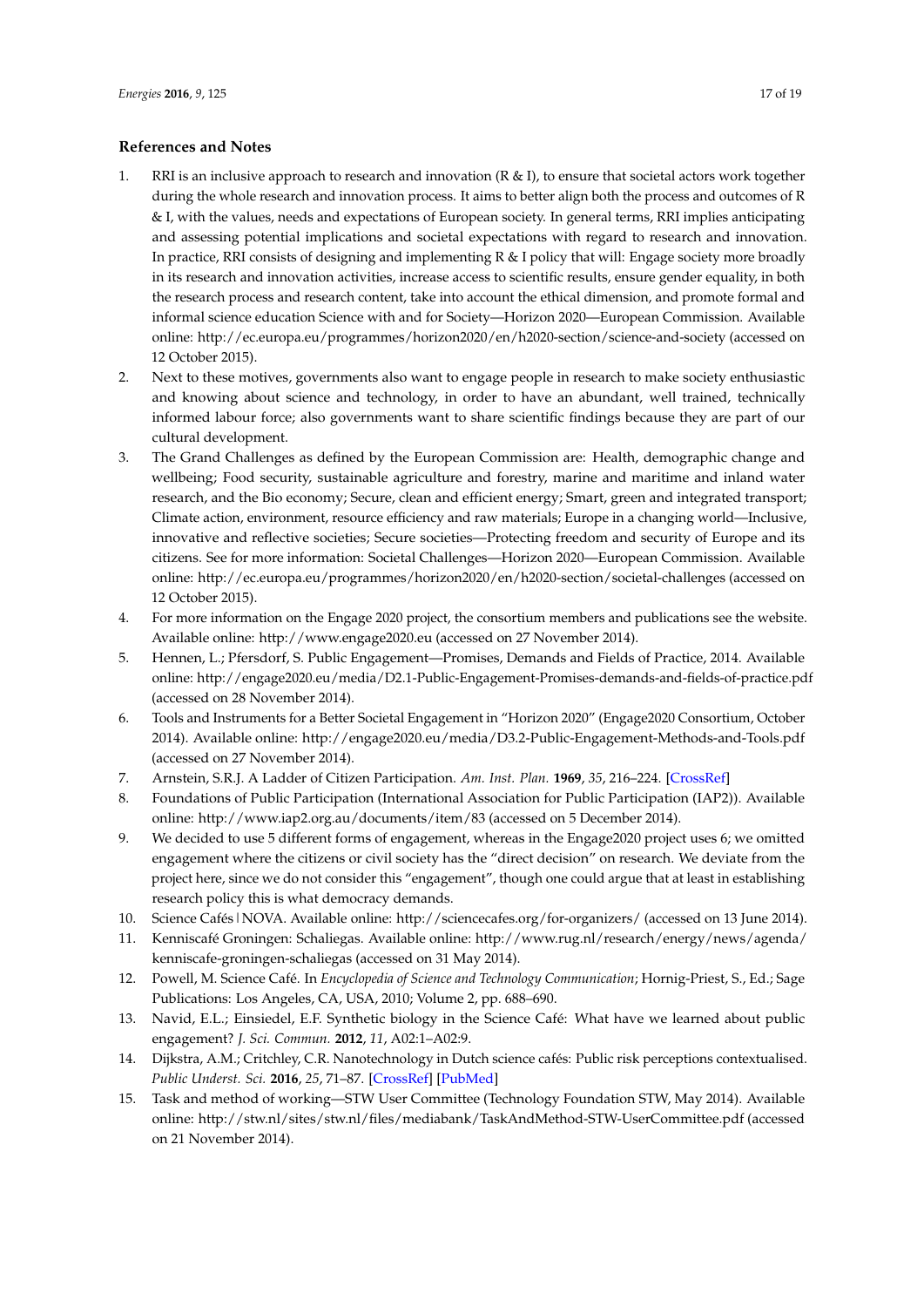- <span id="page-17-0"></span>16. Künneke, R. MVI Project Windenergie Onderzoeksvoorstel Publieksversie. Available online: http://www.tki-windopzee.nl/files/2013-05/MVI%20project%20windenergie% 20onderzoeksvoorstel% 20publieksversie.pdf (accessed on 8 October 2015).
- <span id="page-17-1"></span>17. Responsible Innovation—Project summaries. (Netherlands Organisation for Scientific Research (NWO), January 2010). Available online: http://www.nwo.nl/binaries/content/documents/nwo-en/common/ documentation/application/gw/responsible-innovation/responsible-innovation—project-summaries/ Responsible+ Innovation+%7C+Project+Summaries.pdf (accessed on 27 November 2014).
- <span id="page-17-2"></span>18. Di Ruggero, O.; Thissen, W.A.H. *TU Delft: Technology, Policy and Management: Multi Actor Systems*; TU Delft, Delft University of Technology: Delft, The Netherlands, 2014.
- <span id="page-17-3"></span>19. Cuppen, E.; Breukers, S.; Hisschemöller, M.; Bergsma, E. Q methodology to select participants for a stakeholder dialogue on energy options from biomass in the Netherlands. *Ecol. Econ.* **2010**, *69*, 579–591. [\[CrossRef\]](http://dx.doi.org/10.1016/j.ecolecon.2009.09.005)
- <span id="page-17-4"></span>20. Cuppen, E.H.W.J. *Putting Perspectives into Participation: Constructive Conflict Methodology for Problem Structuring in Stakeholder Dialogues*; Uitgeverij BOXPress: Oisterwijk, The Netherlands, 2010.
- <span id="page-17-5"></span>21. ECDC|Energy & Co-Designing Communities|Process. Available online: http://www.ecdc.ac.uk/# (accessed on 31 July 2014).
- <span id="page-17-6"></span>22. ECDC|Energy & Co-Designing Communities|Background. Available online: http://www.ecdc.ac.uk/# (accessed on 28 November 2014).
- <span id="page-17-7"></span>23. Boucher, A.; Bowers, J.; Cameron, D.; Jarvis, N.; Gabrys, J.; Gaver, W.; Kerridge, T.; Michael, M.; Wilkie, A. Sustainability, Invention and Energy Demand Reduction: Co-Designing Communities and Practice. Available online: http://research.gold.ac.uk/4782/1/ecdc\_poster\_4.pdf (accessed on 28 November 2014).
- <span id="page-17-8"></span>24. Innovatieprogramma Intelligente Netten (IPIN) Position paper kennis—En leertraject, thema Gebruikersbenadering en gebruikersonderzoek (Agency NL—Ministry of Economic Affairs, July 2013). Available online: http://www.rvo.nl/sites/default/files/2013/08/ Position% 20paper% 20Gebruikersbenadering% 20en%20gebruikersonderzoek-ipin\_0.pdf (accessed on 28 November 2014).
- <span id="page-17-9"></span>25. Mourik, R. Power Matching City: Power to the People? 2014. Available online: http://www.ieadsm.org/ Files/Tasks/Task%2024%20-%20Closing%20the%20Loop%20-%20Behaviour%20Change%20in%20DSM, %20From%20Theory%20to%20Policies%20and%20Practice/Publications/Power%20to%20the% 20People\_ final%20report%20Subtask%202\_Netherlands.doc (accessed on 28 November 2014).
- <span id="page-17-10"></span>26. Gasunie. Implementation of Smart Grids Could Generate €3.5 Billion for the Netherlands. Press Release 16 April 2015. Available online: http://www.gasunie.nl/en/news/implementation-of-smart-grids-couldgenerate-eur35-billion-for-th (accessed on 19 October 2015).
- <span id="page-17-11"></span>27. Engage 2020—actioncatalogue.eu. Hackathon. Available online: http://actioncatalogue.eu/method/7392 (accessed on 19 October 2015).
- <span id="page-17-12"></span>28. Apps for Energy Wiki. Available online: http://wiki.appsforenergy.nl/Main\_Page (accessed on 12 December 2014).
- <span id="page-17-13"></span>29. "Slurpers" Beste App for Energy. Available online: http://news.utrechtinc.nl/89871-slurpers-beste-appfor-energy (accessed on 6 January 2015).
- <span id="page-17-14"></span>30. Kaye, G. Grassroots Involvement. *Am. J. Community Psychol.* **2001**, *29*, 269–275. [\[CrossRef\]](http://dx.doi.org/10.1023/A:1010382714491) [\[PubMed\]](http://www.ncbi.nlm.nih.gov/pubmed/11446281)
- <span id="page-17-15"></span>31. Van den Berg, G.P. *The Sound of High Winds: The Effect of Atmospheric Stability on Wind Turbine Sound and Microphone Noise*; University of Groningen: Groningen, the Netherlands, 2006.
- <span id="page-17-16"></span>32. Ministerie van Volkshuisvesting, Ruimtelijke Ordening en Milieubeheer. Besluit van 14 Oktober 2010 Tot Wijziging van Het Besluit Algemene Regels Voor Inrichtingen Milieubeheer en Het Besluit Omgevingsrecht (Wijziging Milieuregels Windturbines). Available online: https://zoek.officielebekendmakingen.nl/ stb-2010-749.html (accessed on 8 October 2015). (In Dutch).
- <span id="page-17-17"></span>33. Some, including us, would favour the word "expressed" here instead of "experience".
- <span id="page-17-18"></span>34. Science Shops. Available online: http://www.livingknowledge.org/livingknowledge/science-shops (accessed on 8 October 2015).
- <span id="page-17-19"></span>35. Dublin Descriptors—ECApedia. Available online: http://ecahe.eu/w/index.php/Dublin\_Descriptors (accessed on 20 January 2016).
- <span id="page-17-20"></span>36. Wetenschapswinkel WUR, 2010. Wageningen UR. Jubileummagazine 25 jaar Wetenschapswinkel. p. 29. Available online: http://edepot.wur.nl/140385 (accessed on 22 February 2016).